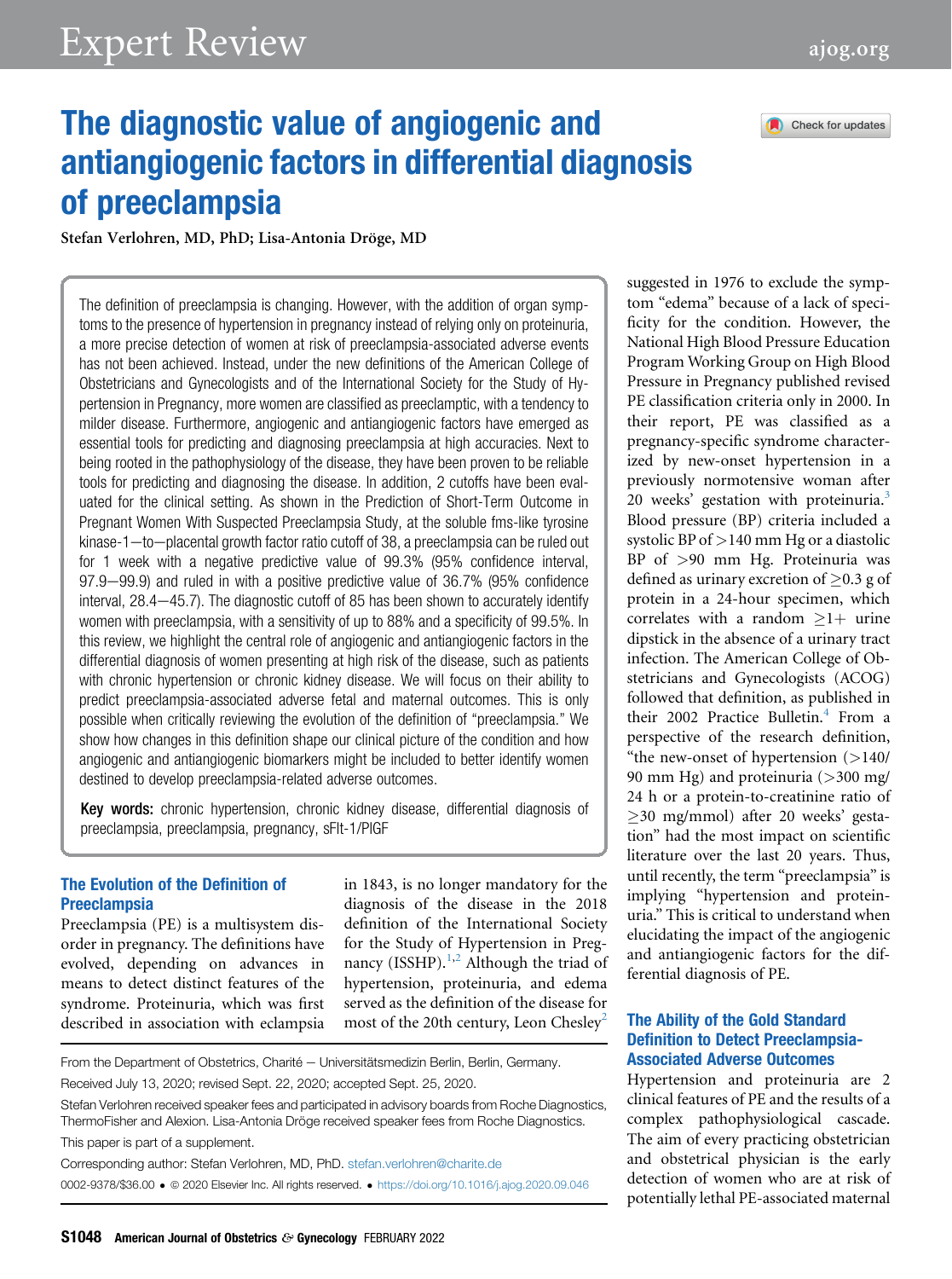or fetal adverse outcomes. For a long time, the best practice to predict these adverse outcomes was to use the proxy "hypertension and proteinuria," partially because they are "convenient to measure" as James Roberts put it in his sem-inal work.<sup>[5](#page-8-4)</sup> Meanwhile, it is well accepted that "hypertension and proteinuria" have a low positive predictive value (PPV) for detecting associated complications. Roberts has shown that PPV of hypertension and proteinuria to detect PE-associated complications is approximately  $20\%$ .<sup>5</sup> In their publication, Zhang et al<sup>5</sup> state that BP and proteinuria are not specific enough to define this disorder. Furthermore, they conclude that an overdiagnosis will increase sensitivity at a cost of including more false-positive subjects (reducing specificity) and subsequently overtreating patients in whom the maternal and perinatal outcomes will be normal. Therefore, they see the identification of a good biomarker as the "ultimate solution" for this problem: "The marker should be sensitive and specific to the pathophysiology of this disorder and might be used as a sole criterion or along with BP and proteinuria."

## The Impact of the New Definition of Preeclampsia on Pregnancy Outcome

In the recent revision of the definition of preeclampsia by the ISSHP, PE is defined as the new onset of hypertension plus organ symptoms, such as liver dysfunction, hemolysis, or thrombocytopenia, or fetal growth restriction. $6$  It is questionable if this new definition increases the specificity and PPV to better identify women at risk of adverse outcomes. The group of Nicolaides has recently shown that the new definition by the ISSHP increased the number of women being diagnosed with PE by about 21% and by 7% when the new ACOG definition is applied. This is however accompanied by a decreased severity in outcomes, such as gestational age at delivery, birthweight, birth of a small-for-gesational-age (SGA) neonate, and perinatal death. $\frac{7}{1}$  In their retrospective analysis, they only focused on these pregnancy outcomes and did not record further maternal and fetal adverse events. Their findings, however, agree with other published works that made the new

definitions of PE and an impact on the outcome. Homer et al<sup>8</sup> found that women with proteinuric PE compared with those with nonproteinuric PE delivered earlier (36.7 [2.8] vs 37.3 [2.2] gestational weeks), more often had severe hypertension (38.7 vs 29.7%), and had a higher incidence of perinatal mortality (25.2/ 1000 vs 6.67/1000). The authors concluded that nonproteinuric PE is a more benign condition than proteinuric PE. Tochio et al<sup>9</sup> investigated a cohort of 308 women in Japan. Applying the new ISSHP definition increased the number of women labeled as preeclamptic by 155. This was not paralleled, however, by an increase in adverse fetal or maternal outcomes; they remained approximately unchanged (maternal adverse outcomes [15.15% vs 20%] and fetal adverse outcomes  $[17\% \text{ vs } 13.3\%]$ ). Kallela et al<sup>[10](#page-8-9)</sup> investigated the impact of the new definition in a large pregnancy cohort in Finland where they could also show an increase in additional diagnoses of PE, as 27.9% of women who were previously classified as having gestational hypertension were now labeled as preeclamptic. A change in pregnancy outcome was not recorded in that study. This host of publications uniformly showed that the proportion of women classified as preeclamptic is increased when the new definitions of the ISSHP and ACOG are used. This, however, is not paralleled by an increase in severe outcomes in these women.

## General Concepts to Improve the Prediction of Adverse Outcomes of Preeclampsia with Angiogenic and Antiangiogenic Factors

From 2003, the group of Karumanchi set the most essential milestone in the understanding of the pathophysiology of PE. They first showed that women with PE have increased placental expression of soluble fms-like tyrosinekinase-1 (sFlt-1) and decreased expression of placental growth factor (PlGF) and vascular endothelial growth factor (VEGF). $^{11,12}$  $^{11,12}$  $^{11,12}$  $^{11,12}$  They furthermore showed that concentrations of sFlt-1 were elevated, whereas that of PlGF were decreased in the peripheral blood of women with PE. The degree of alteration correlated in a dose-response-like

relationship to the severity of the disease: the more dysregulated the placental expression and circulating concentrations in peripheral blood, the more severe the disease. In the same study, the results of an animal experiment were presented. Adenoviral administration of sFlt-1 in pregnant rats resulted in hypertension, proteinuria, and glomerular endotheliosis in these animals. Induction of preeclamptic features by high sFlt-1 concentrations confirmed its etiologic role.<sup>[13](#page-8-12)</sup>

VEGF, PlGF, and sFlt-1 are angiogenic and antiangiogenic factors that play a major role in physiological and pathologic angiogenesis, the formation and maintenance of blood vessel structures. The interplay between VEGF and the structurally highly homologous PlGF and its receptors, VEGF receptor 1 (VEGR1 synonymous fms-like tyrosinkinase-1), Flt-1, and Flt-2, guides transmembrane signaling of angiogenic signals. In pregnancy however, an alternative, soluble splice variant of VEGFR1 (sVEGFR-1 or sFlt-1) binds to circulating VEGF and PlGF and inhibits signaling on the membrane-bound receptors, thereby exerting an antiangiogenic effect. When concentrations of sFlt-1 are massively elevated, a decreased angiogenic signaling results.<sup>[14](#page-8-13)</sup>

## Diagnostic Cutoffs for Preeclampsia

The ability of angiogenic and antiangiogenic factors, most notably the sFlt-1-to-PlGF ratio, to aid in prediction and diagnosis of PE has henceforth been shown in multiple clinical studies following Karumanchi's pioneering work. $11,15-20$  $11,15-20$  $11,15-20$  Among others, our group was able to show that the ratio of sFlt-1 and PlGF [is use](#page-9-0)ful to predict and diagnose PE. $^{21-25}$  Over the past decade, different automated assays for sFlt-1 and PlGF were e[valua](#page-9-1)ted and clinical cutoffs determined.<sup>26-29</sup> We have shown that the sFlt-1 $-to$ -PlGF ratio at the cutoff of 85 is able to detect PE at <34 0/7 weeks' gestation with a sensitivity of 89% and a specificity of  $97\%$ <sup>[21](#page-9-0)</sup> A two-phase cutoff for diagnosing PE was evaluated, with a lower cutoff of 33 for the whole gestational phase after 20 weeks and an upper cutoff of 85 for <34 weeks and 110 for 34 weeks. This two-phase cutoff results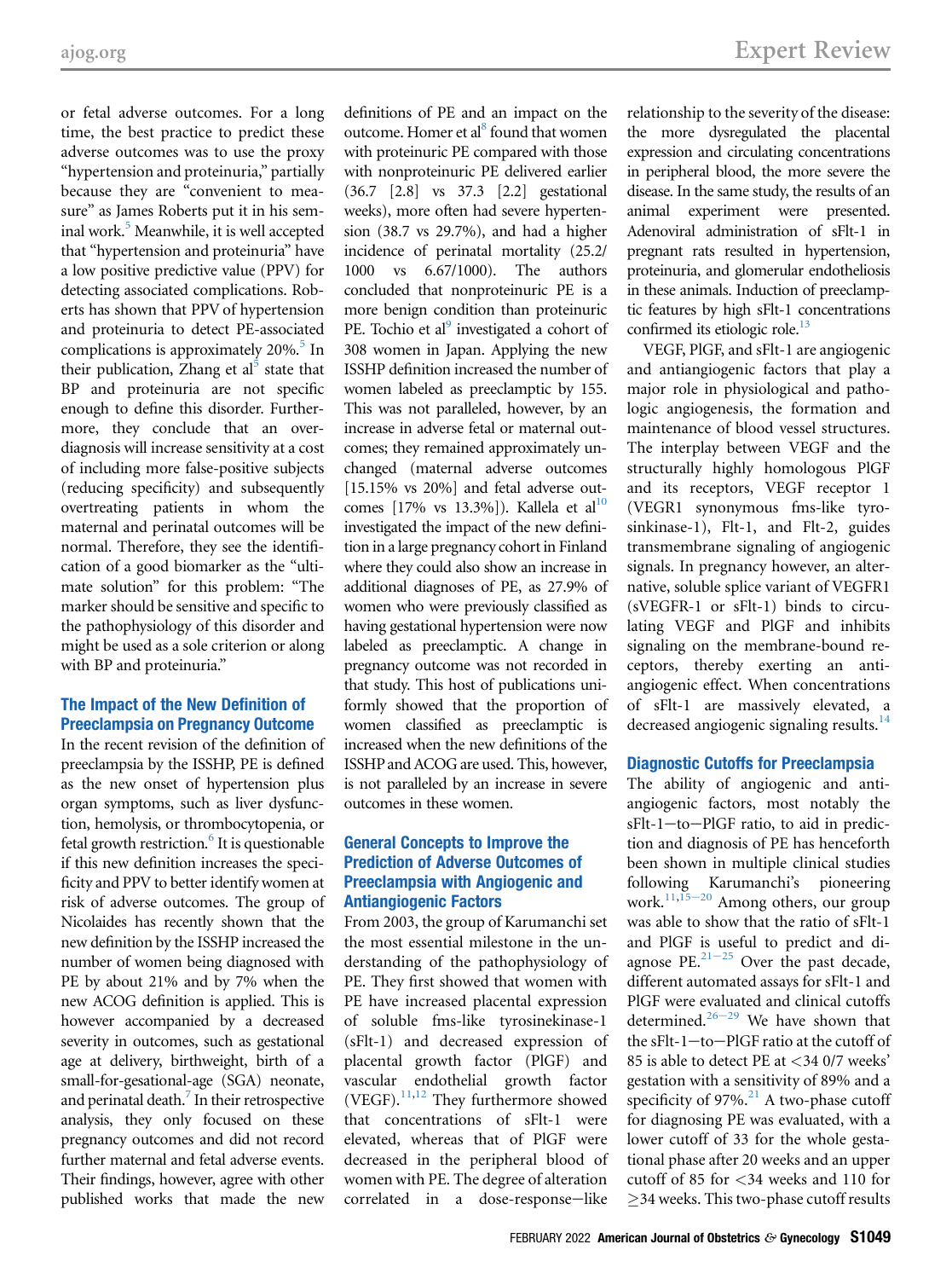in a sensitivity of up to 88% and a specificity of up to  $99.5\%$ <sup>[22](#page-9-2)</sup> In the last few years, the sFlt-1-to-PlGF ratio has been established in the obstetrical routine in Germany and Europe. In hospital and in outpatient clinics, the sFlt-1-to-PlGF ratio is a daily routine parameter, and results are available within 24 hours. The use of the angiogenic and antiangiogenic factors is encouraged in the guideline of the German-speaking societies of obstetrics and gynecology (Austrian, German, and Swiss) for predicting and diagnosing the disease in women at high risk.

#### Predictive Cutoffs for Preeclampsia

The Prediction of Short-Term Outcome in Pregnant Women With Suspected Preeclampsia Study (PROGNOSIS) evaluated whether the sFlt-1-to-PlGF ratio is able to rule in or rule out PE in women with suspicion of PE between 24 0/7 and 36 6/7 weeks' gestation. $30$  In this large prospective multicenter study, a total of 1273 patients were enrolled at 30 international study sites. They were eligible for enrollment if they had either a new onset of hypertension or a new onset of proteinuria or 1 or more signs and symptoms indicative of PE, such as headache, epigastric pain, excessive edema, severe swelling, visual disturbances, sudden weight gain, or a pathologic uterine artery Doppler (resistance index of the uterine arteries <95th percentile or bilateral uterine notching). The primary endpoint was to demonstrate that low ratios of sFlt-1 and PlGF predict the absence of PE, eclampsia, or hemolysis, elevated liver enzymes, and a low platelet count (HELLP) syndrome within 1 week of baseline visit and that high ratios of sFlt-1 and PlGF predict the diagnosis of PE, eclampsia, or HELLP syndrome within 4 weeks of baseline visit. Secondary objectives included the use of the use of the  $sFlt-1$ -to-PlGF ratio to predict PE-related maternal and fetal adverse outcomes; the correlation of ratio dynamics with diagnosis and severity of PE, eclampsia, or HELLP syndrome; and the correlation of the sFlt-1-to-PlGF ratio with preterm delivery and time to delivery. PROGNOSIS was designed to derive and validate a cutoff-based prediction model for each

prediction claim (1-week rule out or 4 week rule in) in a 2-step approach. In the first development study, 500 subjects were enrolled, and a cutoff was derived, which was tested in a subsequent validation study of 550 patients. The cutoff that was derived was 38. An  $sFlt-1$ to-PlGF ratio of  $\leq$ 38 had a negative predictive value (NPV) of 99.3% (95% confidence interval  $[CI]$ , 97.9-99.9) to rule out PE in women presenting with signs and symptoms of the disease. Up to 4 weeks after testing, the high NPV of this cutoff prevailed, with 97.9%, 95.7%, and 94.3% at 2, 3, and 4 weeks, respectively.<sup>31</sup> The PPV of a sFlt-1-to-PlGF ratio of >38 to rule in PE within the next 4 weeks was 36.7% (95% CI, 28.4-45.7), corresponding to a sensitivity of 66.2% (95% CI, 54.0 $-77.0$ ) and a specificity of 83.1% (95% CI, 79.4–86.3). Thus, PROGNOSIS was able to show that the  $sFlt-1$ -to-PlGF ratio is able to rule out the disease for 1 week in women presenting at high risk with a high NPV. An sFlt-1-to-PlGF ratio of 38 and more is indicative of the development of PE within the next 4 weeks, with a PPV of 36.7%.

Sovio et al<sup>[32](#page-9-5)</sup> evaluated the sFlt-1to-PlGF ratio in unselected nulliparous women in different gestational ages and a priori risk groups: In the low-risk group, the  $sFlt-1$ -to-PlGF ratio cutoff of 38 at 28 weeks yielded a PPV of 33.3% and an NPV of 99.5%. Thus, the ratio cutoff of 38 is also feasible to rule out the condition in women at low risk. The evidence on the performance of angiogenic and antiangiogenic factors has been limited for twin pregnancies.<sup>[33](#page-9-6)</sup> Recently, Binder et  $al^{33}$  $al^{33}$  $al^{33}$  showed the applicability of the cutoff of 38 to rule out a delivery because of PE in twin pregnancies for 1 and 2 weeks at an NPV of 98.8% and 96.4%, respectively. $34$ 

Following single measurements, repeated measurements are important: patients with a delta between 2 measurements 2 and 3 weeks apart have a higher risk of PE. In the group of women that eventually developed PE, the mean delta of the sFlt-1-to-PlGF ratio within 2 weeks was 31.2 (interquartile range [IQR],  $6.48-62.36$ ), whereas in the group of patients that did not develop PE in the end, it was 1.45 (IQR  $-0.12$  to 9.41).<sup>[31](#page-9-4)</sup>

A host of studies [has ev](#page-9-8)aluated the cutoffs of 38 and  $85.35-40$  The [Table](#page-3-0) summarizes the studies that have evaluated these cutoffs in different clinical settings and with different assay systems.

## Multimarker Modeling Including Angiogenic Factors in Outcome **Prediction**

The integration of angiogenic and antiangiogenic factors into multimarker modeling approaches led to improved prediction of the disease. Perry et  $al<sup>41</sup>$ combined maternal factors and sFlt-1 and PlGF to predict a PE-related delivery within 1 and 2 weeks. They showed the added value of including the  $sFlt-1$ to-PlGF ratio as a continuous marker rather than using a fixed cutoff. Saleh et al<sup>[42](#page-9-10)</sup> compared the predictive value of the  $sF1-to-P1GF$  ratio with cutoff values and as a continuous marker with suspected PE and confirmed the better performance for adverse maternal and fetal outcomes when measuring the sFlt-1-to-PlGF ratio continuously. The findings of Ciobanou et  $al<sup>43</sup>$  confirmed an increased predictive performance of the combination of history, BP, and the sFlt-1-to-PlGF ratio over using the biomarkers alone to predict adverse outcomes in the third trimester of pregnancy.<sup>[44](#page-9-12)</sup>

This host of convincing clinical studies has underpinned the clinical importance of the angiogenic and antiangiogenic factors and has led to the reimbursement and guideline implementation in many parts of the world. $45-47$  $45-47$  Following the advances in first-trimester screening, where many studies have shown the excellent performance of the predictive algorithms, the  $sFlt-1$ -to-PlGF ratio is an important means for follow-up of patients at high risk as identified by early screening.<sup>[48](#page-9-14)</sup> The Combined Multimarker Screening and Randomized Patient Treatment with Aspirin for Evidence-Based Preeclampsia Prevention (ASPRE) study has clearly shown the necessity of early screening and prophylaxis. The early initiation of a 150 mg per day intake of aspirin with therapy adherence of  $\geq$ 90%, starting from 11 to 14 weeks' gestation to 36 weeks' gestation, decreased the presence of early-onset PE with an odds ratio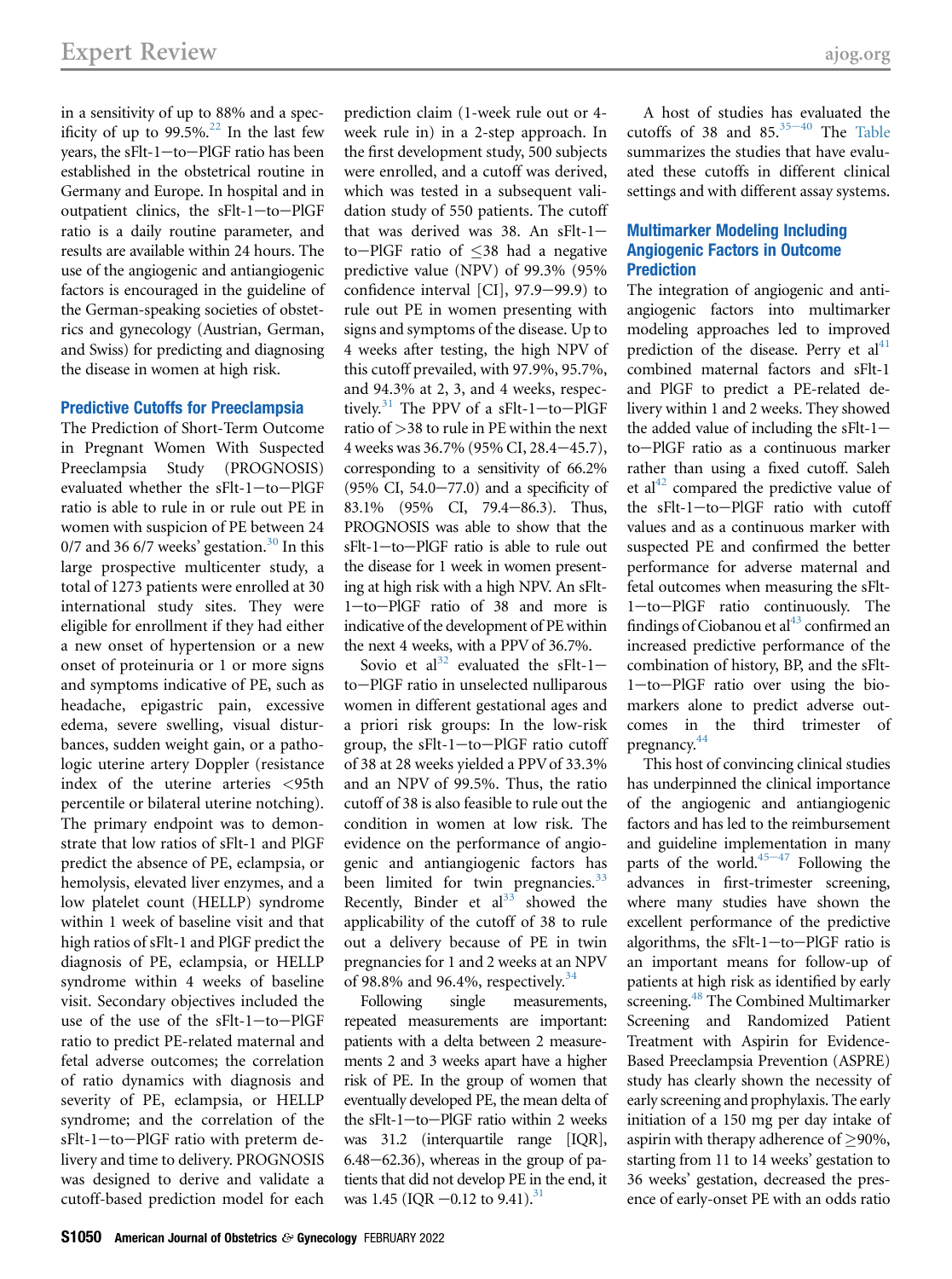## TABLE

FEBRUARY 2022

American Journal of Obstetrics

&

Gynecology

S1051

## <span id="page-3-0"></span>Summary of relevant studies evaluating the predictive and diagnostic utility for a PE or a PE-related outcome of the sFIt-1 $-$ to $-$ PlGF ratio, sorted for the cutoffs 38 and 85

| <b>Cutoff</b>                  | Study, year                                                                                                            | <b>Study type</b>                                                  | Number and type of patients                                                                                                                                                              | <b>Endpoint</b>                                                                                                                                                                                                   | Results (%)                                                                                                                                                                                                                                                                                                                                                                                                                                                                      |  |
|--------------------------------|------------------------------------------------------------------------------------------------------------------------|--------------------------------------------------------------------|------------------------------------------------------------------------------------------------------------------------------------------------------------------------------------------|-------------------------------------------------------------------------------------------------------------------------------------------------------------------------------------------------------------------|----------------------------------------------------------------------------------------------------------------------------------------------------------------------------------------------------------------------------------------------------------------------------------------------------------------------------------------------------------------------------------------------------------------------------------------------------------------------------------|--|
| sFlt-1-to-PIGF<br>cutoff of 38 | McCarthy et al, <sup>28</sup><br>2019                                                                                  | COMPARE<br>Prospespective randomized<br>clinical trial             | 198 women<br>Women with suspected preterm PE<br>before 35 wk (gestational age) with<br>serum samples                                                                                     | Prediction of delivery within 14 d<br>with different test (PIGF alone<br>and $sF1-1-to-P1GF$                                                                                                                      | AUC of 0.875 (75.00 sensitivity,<br>90.02 specificity)<br>NPV to exclude delivery within 2 wk<br>95.30 (95% CI 91.10-97.60)<br>PPV to predict delivery within 2 wk<br>57.50 (95% Cl, 44.90-69.20)                                                                                                                                                                                                                                                                                |  |
|                                | Zeisler et al, 30<br>2016                                                                                              | <b>PROGNOSIS</b><br>Prospective multicenter<br>observational study | 500 in the development cohort and<br>550 in the validation cohort (101 and<br>98 patients with PE or HELLP)<br>Patients with suspicion of PE in 24<br>0/7 to 36 6/7 wk (gestational age) | Derivation and validation of a<br>sFIt-1-to-PIGF ratio to rule out the<br>development of a PE within 1 wk and<br>to rule in the development of a PE<br>within 4 wk if PE is suspected                             | NPV to rule out PE within 1 wk<br>99.30 (95% CI, 97.90-99.90),<br>(80.00 sensitivity, 78.30 specificity)<br>PPV to rule in PE in 4 wk<br>36.70 (95% CI, 28.40-45.70),<br>(66.20 sensitivity, 83.10 specificity)                                                                                                                                                                                                                                                                  |  |
|                                | Sovio et al, 32<br>2017                                                                                                | POP study<br>Prospective cohort study                              | 4099 in total<br>3751 controls, 26 preterm PE, 111<br>severe PE<br>Patients for routine visits at 20, 28,<br>and 36 wk (gestational age)                                                 | Evaluation of effectiveness of the<br>sFlt-1-to-PIGF ratio as a screening<br>test for PE in unselected nulliparous<br>women                                                                                       | Sampling at 28 wk<br>NPV for PE plus preterm birth<br>99.50(95% CI, 99.30-99.70) (23.10<br>sensitivity, 99.70 specificity)<br>54.70% PPV for PE plus preterm<br>birth<br>31.60 (95% CI, 10.70 - 52.50)<br>Sampling at 36 wk<br>NPV for severe PE<br>98.50 (95% CI, 98.10-98.90)<br>(54.70 sensitivity 86.20 specificity)<br>PPV for severe PE 10.20 (95% CI,<br>$7.70 - 12.72$                                                                                                   |  |
|                                | Bian et al, 35 2019                                                                                                    | PROGNOSIS Asia<br>Prospective multicenter<br>observational study   | 700 in total<br>599 without PE<br>101 with PE or HELLP<br>Patients with suspicion of PE in 18<br>0/7 to 36 6/7 wk (gestational age)                                                      | Primary endpoint: value of the sFIt-1<br>$-to$ –PIGF ratio for ruling out PE<br>within 1 wk and ruling in PE within<br>4 wk<br>Secondary endpoint: value of the<br>ratio for predicting fetal adverse<br>outcomes | NPV to rule out PE within 1 wk<br>98.60 (95% CI, 97.20-99.40)<br>(76.50 sensitivity, 82.10 specificity)<br>PPV to rule in PE in 4 wk<br>30.30 (95% CI, 23.00 - 38.50)<br>(62.00 sensitivity, 83.90 specificity)<br>NPV to rule out fetal adverse<br>outcome within 1 wk<br>98.90 (95% CI, 97.60-99.60)<br>(80.00 sensitivity, 81.80 specificity)<br>PPV go rule in fetal adverse outcome<br>within 4 wk<br>53.50 (95% CI, 45.00-61.80)<br>(61.60 sensitivity, 88.10 specificity) |  |
|                                | Verlohren. Angiogenic and antiangiogenic factors for differential diagnosis of preeclampsia. Am J Obstet Gynecol 2022. |                                                                    |                                                                                                                                                                                          |                                                                                                                                                                                                                   |                                                                                                                                                                                                                                                                                                                                                                                                                                                                                  |  |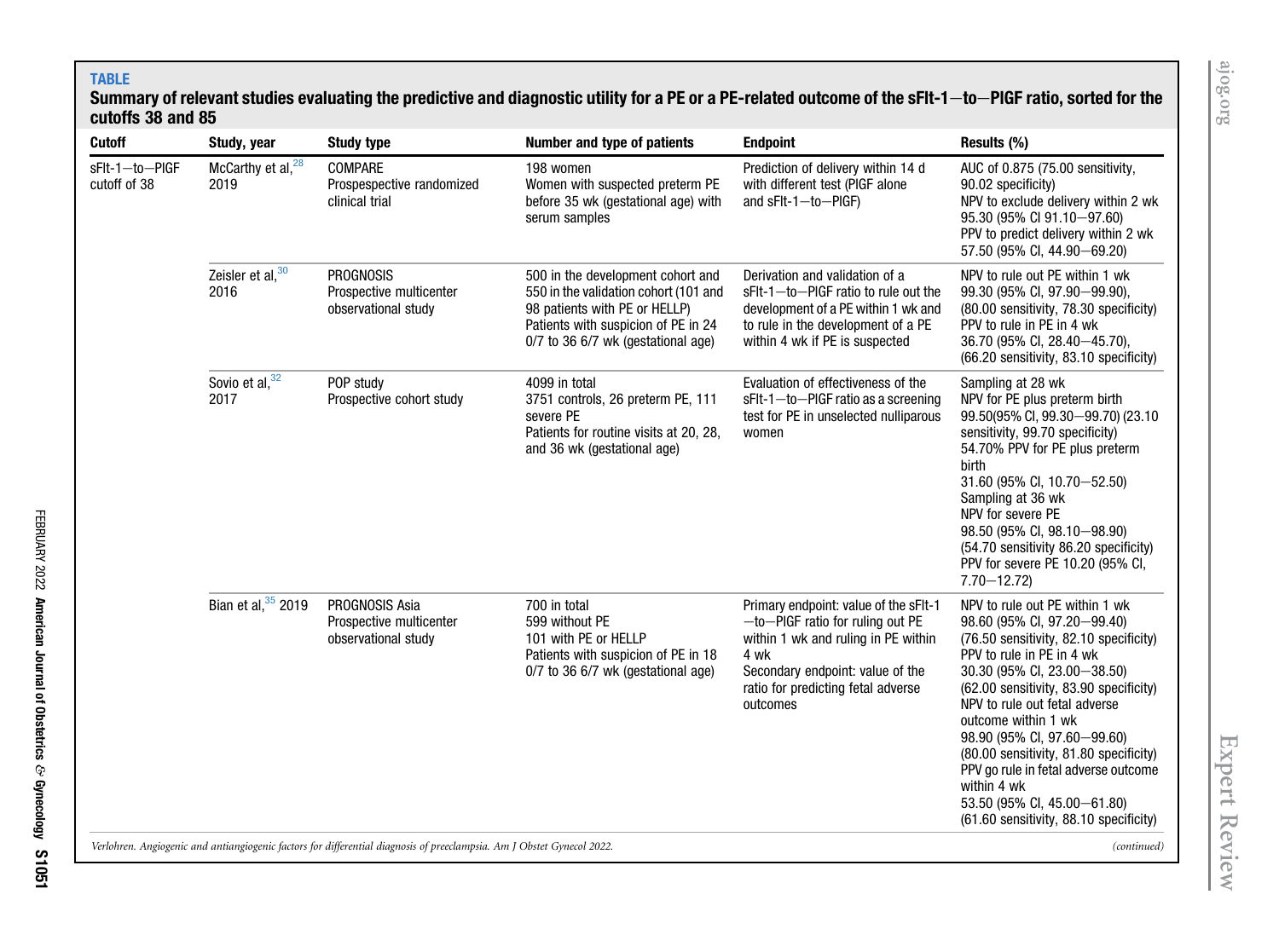## TABLESummary of relevant studies evaluating the predictive and diagnostic utility for a PE or a PE-related outcome of the sFIt-1 $-$ to $-$ PIGF ratio, sorted for the cutoffs 38 and 85  $_{(continued)}$

| <b>Cutoff</b>                  | Study, year                            | <b>Study type</b>                                                                                                      | Number and type of patients                                                                                                                                                                   | <b>Endpoint</b>                                                                                                                                                                                                              | Results (%)                                                                                                                                                                                                                                                                                                                                         |
|--------------------------------|----------------------------------------|------------------------------------------------------------------------------------------------------------------------|-----------------------------------------------------------------------------------------------------------------------------------------------------------------------------------------------|------------------------------------------------------------------------------------------------------------------------------------------------------------------------------------------------------------------------------|-----------------------------------------------------------------------------------------------------------------------------------------------------------------------------------------------------------------------------------------------------------------------------------------------------------------------------------------------------|
|                                | Dragan et al, 36<br>2017               | Prospective multicenter<br>observational study                                                                         | 12,305 women<br>12.001 without PE<br>14 with PE at $<$ 1 wk<br>77 with PE at $<$ 4 wk n=22 PE at $\geq$ 4<br>wk<br>Patients for routine visits at 30 4/7 to<br>34 6/7 and 35 0/7 to 36 6/7 wk | Evaluation of the sFIt-1-to-PIGF<br>ratio to predict delivery of 38<br>patients with PE at 30-37 wk<br>(gestational age)                                                                                                     | NPV to rule out PE within 1 wk<br>899.97 (95% CI 99.94-100.00),<br>(78.60 sensitivity, 95.50 specificity)<br>PPV to rule in PE in 1 wk<br>1.90 (95% CI, $0.80 - 3.00$ )<br>NPV to rule out PE within 4 wk<br>99.85 (95% CI, 99.78-99.92),<br>(76.60 sensitivity, 95.90 specificity)<br>PPV to rule in PE within $>4$ wk<br>8.30 (95% CI 6.00-10.60) |
|                                | Cerdeira et al<br>$2019^{37}$          | <b>INSPIRE</b><br>Prospespective randomized<br>clinical trial                                                          | 370 women in total (186 reveal vs<br>184 nonreveal)<br>85 with PE<br>Patients with suspicion of PE<br>between 24 0/7 and 37 0/7 wk<br>(gestational age)                                       | Evaluation of the sFIt-1-to-PIGF<br>ratio of 38 patients to rule out PE<br>within 7 d<br>Primary endpoint: hospitalization<br>within 24 h for testing<br>Secondary endpoint: development<br>of PE within 7 d                 | NPV to rule out admission within<br>24h<br>PPV to rule in admission within 24 h<br>NPV to rule out PE within 7 d<br>100.00 (95% CI 97.10-100.00),<br>(100.00 sensitivity, 77.80<br>specificity)<br>PPV to rule in PE within 7 d<br>40.00 (95% CI 27.60-53.50)                                                                                       |
| sFlt-1-to-PIGF<br>cutoff of 85 | Verlohren et al, $^{21}$<br>2010       | 2 arms, longitudinal study of<br>controls, case-control study                                                          | Case-control: $n=339$<br>71 with PE (37 with early-onset PE,<br>34 with late onset PE), 268<br>gestational age-matched controls                                                               | Separation between PE and controls<br>at diagnosis of PE with sFlt-1-to<br>-PIGF ratio (1) Gesational age<br>$-$ independent PE<br>(2) Late- and early-onset PE                                                              | PE vs controls AUC of 0.95 (82.00<br>sensitivity, 95.00 specificity)<br>Early-onset vs controls AUC of 0.97<br>(89.00 sensitivity, 97.00 specificity)<br>Late onset vs controls AUC of 0.89<br>(74.00 sensitivity, 89.00 specificity)                                                                                                               |
|                                | Verlohren et al, <sup>22</sup><br>2014 | 2 arms, longitudinal study of<br>controls, case-control study                                                          | 1149 patients in total<br>234 with PE<br>468 controls                                                                                                                                         | Separation between PE or HELLP<br>and controls at diagnosis of PE with<br>sFlt-1-to-PIGF ratio. Late- and<br>early-onset PE, establishment of<br>new cutoffs, focusing on sensitivity<br>and specificity with equivocal zone | AUC of 0.94 for late- and early-onset<br>PE (75.60 sensitivity, 95.50<br>specificity)<br>Early onset vs controls (88.00<br>sensitivity, 99.50 specificity                                                                                                                                                                                           |
|                                | Dröge et al, <sup>26</sup><br>2017     | 2 arms, longitudinal study of<br>controls, case-control study                                                          | 32 patients with PE vs 132 controls<br>46 patients with PE-related outcome<br>(IUGR and or PE) vs 167 controls                                                                                | Separation between PE and controls<br>and PE-related outcome (IUGR and<br>or PE) at diagnosis with sFIt-1-to<br>-PIGF ratio with the Kryptor assay                                                                           | PE vs controls (87.88 sensitivity,<br>88.64 specificity)<br>PE-related outcome vs controls<br>(84.78 sensitivity, 91.02 specificity)                                                                                                                                                                                                                |
|                                |                                        | Verlohren. Angiogenic and antiangiogenic factors for differential diagnosis of preeclampsia. Am J Obstet Gynecol 2022. |                                                                                                                                                                                               |                                                                                                                                                                                                                              | (continued)                                                                                                                                                                                                                                                                                                                                         |

[ajog.org](http://www.AJOG.org)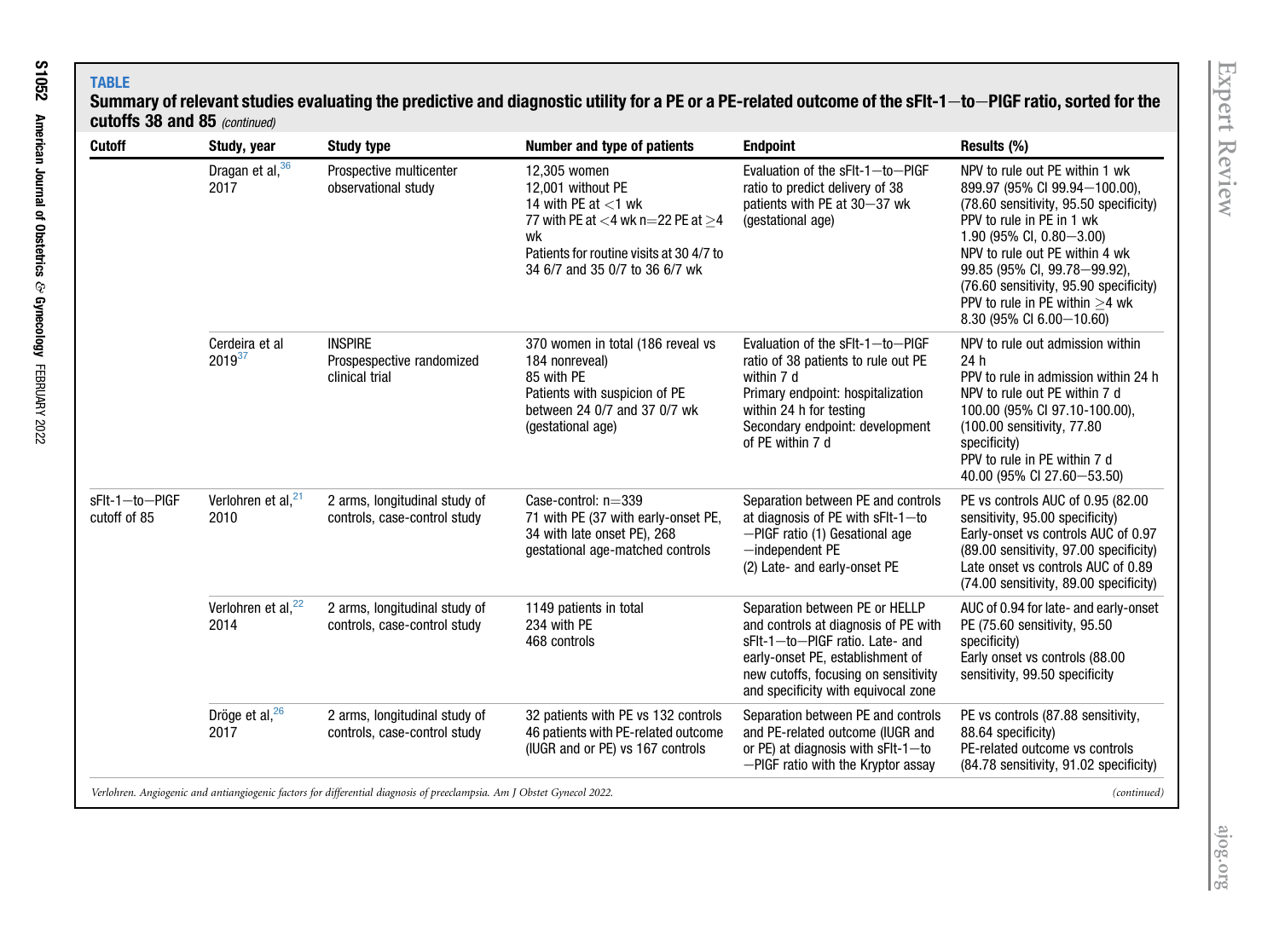## TABLE

## Summary of relevant studies evaluating the predictive and diagnostic utility for a PE or a PE-related outcome of the sFIt-1 $-$ to $-$ PlGF ratio, sorted for the cutoffs 38 and 85  $_{(continued)}$

| Cutoff | Study, year                    | <b>Study type</b>                                                             | Number and type of patients                                                      | <b>Endpoint</b>                                                                                                                                                                                                                                                                                                                                                                                               | Results (%)                                                                                                                                                                                                                                                                                                                                          |
|--------|--------------------------------|-------------------------------------------------------------------------------|----------------------------------------------------------------------------------|---------------------------------------------------------------------------------------------------------------------------------------------------------------------------------------------------------------------------------------------------------------------------------------------------------------------------------------------------------------------------------------------------------------|------------------------------------------------------------------------------------------------------------------------------------------------------------------------------------------------------------------------------------------------------------------------------------------------------------------------------------------------------|
|        | Stepan et al, $^{27}$<br>2019  | Case-control study                                                            | 383 patients in total<br>113 with PE or HELLP (39 early<br>onset, 74 late onset) | Separation between PE and controls<br>in early and late onset PE with<br>different test kits (Elecsys Roche<br>Diagnostics, Mannheim, Germany)<br>with different sFIt-1-to-PIGF<br>ratio cutoffs                                                                                                                                                                                                              | PE vs Controls: AUC of 0.95 (72.90)<br>sensitivity, 96.80 specificity)<br>Early-onset PE vs controls: AUC of<br>100.00 (88.10 sensitivity, 100.00<br>specificity)<br>Late onset vs controls: AUC of 0.91<br>(64.50 sensitivity, 94.80 specificity)                                                                                                   |
|        | Huhn et al, $38$ 2018          | Case-control study                                                            | 34 with preterm PE<br>64 controls for preterm PE                                 | Separation between PE and controls<br>in early- and late-onset PE with<br>different cutoff values                                                                                                                                                                                                                                                                                                             | Early-onset PE vs controls<br>AUC of 0.92 (94.00 sensitivity, 86.00<br>specificity)                                                                                                                                                                                                                                                                  |
|        | Salahuddin<br>et al, $39$ 2016 | Case-control study                                                            | 846 patients in total<br>412 patients with suspected PE<br>434 controls          | Prediction of PE-associated adverse<br>maternal and perinatal outcomes<br>within 2 wk in women with<br>suspected PE with presence of<br>hypertension, proteinuria and sFIt-1<br>$-$ to $-$ PIGF ratio of $>$ 85                                                                                                                                                                                               | Adverse outcome vs no adverse<br>outcome sFIt-1-to-PIGF of $>85$<br>plus hypertension plus proteinuria<br>AUC of 0.89 at $<$ 34 wk (BRAHMS<br>Kryptor Assay [Thermo Fisher<br>Scientific, Henningsdorf, Germany]<br>and Elecsys Assay [Roche<br>Diagnostics, Mannheim, Germany]),<br>$0.80$ (Kryptor Assay), $-0.81$<br>(Elecsys Assay) at $>$ 34 wk |
|        | Rana et al, 40 2012            | Case-control study<br>348 without adverse outcome<br>268 with adverse outcome | 616 women with suspected PE                                                      | Prediction of subsequent adverse<br>maternal and perinatal outcome<br>within 2 wk (adverse outcome,<br>hypertension $+$ at least 1 criteria:<br>elevated liver enzymes,<br>thrombocytopenia, DIC, placental<br>abruption, pulmonary edema,<br>cerebral hemorrhage, seizure, acute<br>renal failure, maternal death,<br>iatrogenic delivery because of PE,<br>SGA, abnormal umbilical Doppler,<br>fetal death) | All patients: AUC of 0.76 87.00%<br>sensitivity<br>Presentation at <34 wk: AUC 0.89<br>(72.90 sensitivity, 94.00 specificity,<br>NPV 87.30)                                                                                                                                                                                                          |

AUC, area under the curve; CI, confidence interval; DIC, disseminated intravascular coagulation; HELLP, hemolysis, elevated liver enzymes, and a low platelet count; IUGR, intrauterine growth restriction; NPV, negative pred growth factor; PPV, positive predictive value; sFlt-1, soluble fms-like tyrosine kinase-1; SGA, small for gestational age.

Verlohren. Angiogenic and antiangiogenic factors for differential diagnosis of preeclampsia. Am J Obstet Gynecol 2022.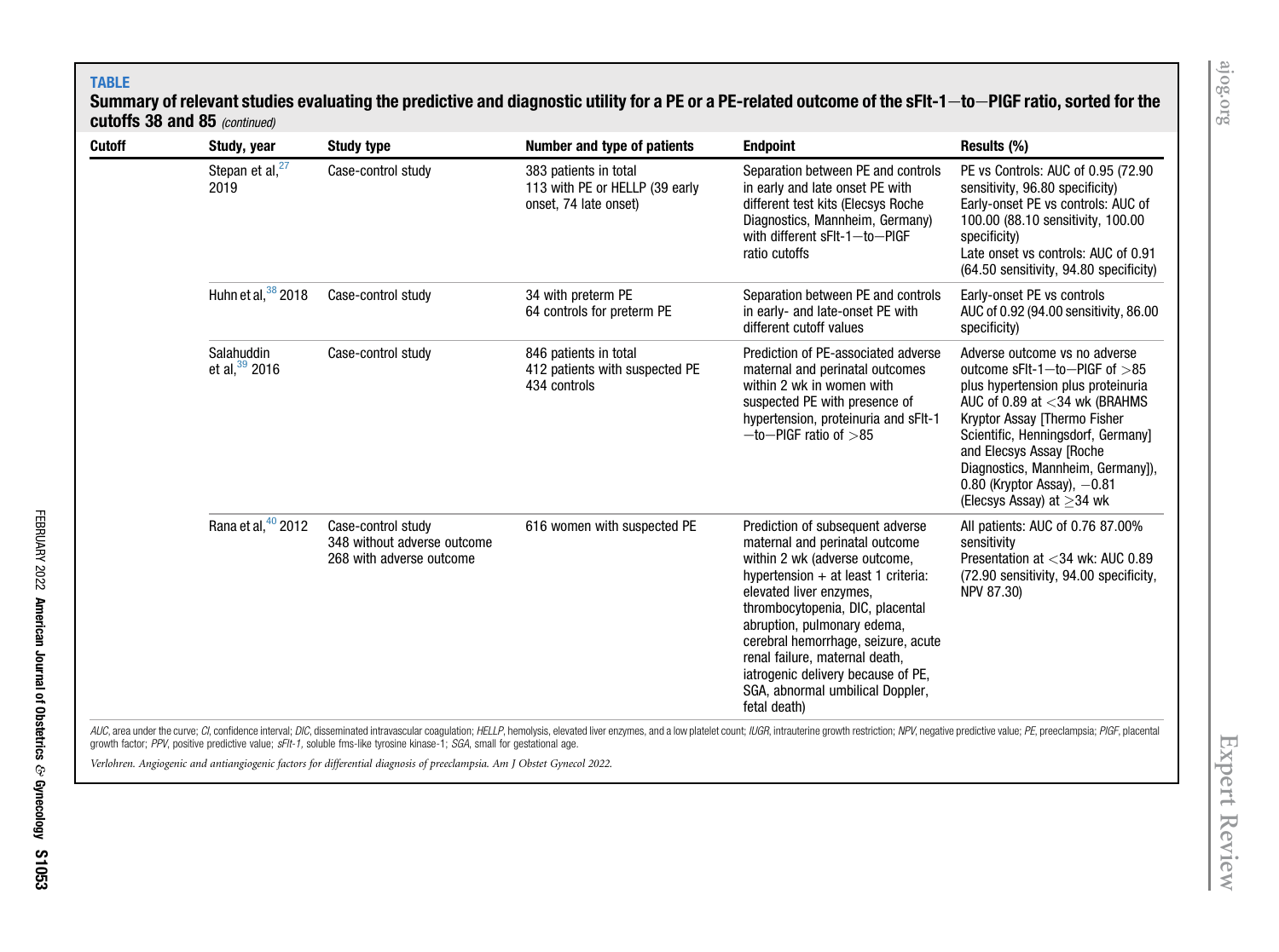<span id="page-6-0"></span>



An illustration of the clinical evaluation of the patient's preexisting conditions and new-onset symptoms that can be weighted-out with an sFlt-1/PlGF scale, indicating not only the placentalcaused proportion of the disease but also the pending maternal and fetal pregnancy outcomes. PIGF, placental growth factor; sFIt-1, soluble fms-like tyrosine kinase-1.

Verlohren. Angiogenic and antiangiogenic factors for differential diagnosis of preeclampsia. Am J Obstet Gynecol 2022.

of  $0.38$   $(95\%$  CI,  $0.20-0.74;$  $P=0.004$ .<sup>[49](#page-9-28)-53</sup> However, a comprehensive approach of following up these patients during pregnancy includes repeated screening and surveillance with the help of angiogenic and antiangiogenic factors as women stay at high risk despite receiving aspirin.<sup>48</sup>

## Predicting Preeclampsia-Related Adverse Outcomes with Angiogenic and Antiangiogenic Factors

Most clinical studies that evaluated the diagnostic and predictive use of biomarkers chose the endpoint "PE," as defined by the old ISSHP or ACOG definition. In 2012, Rana et  $al<sup>41</sup>$  $al<sup>41</sup>$  $al<sup>41</sup>$  was the first to evaluate the accuracy of the sFlt- $1$ -to-PlGF ratio when focusing on PErelated complications: in a prospective clinical study on 616 women with suspected PE, they evaluated the use of the sFlt-1-to-PlGF ratio to predict adverse outcomes, defined as the presence of hypertension plus severe outcome features, such as delivery before 34 weeks' gestation, lung edema, and placental abruption. The women enrolled in this study presented with a clinical suspicion of the disease. However, the sFlt-1-to-PlGF ratio in women that developed adverse outcomes in the next 14 days was  $47.0$  (25th $-75$ th percentile, 15.5 $-112.2$ ) vs  $10.8$  (4.1-28.6; P<0001) in women that did not experience adverse events. In the subgroup of women presenting at <34 weeks' gestation, the median sFlt-1-to-PlGF ratio in the adverse outcome vs no adverse outcome group was  $226.6$   $(50.4-547.3)$  vs  $4.5$  $(2.0-13.5; P<.0001)$ . In a further analysis of the study cohort, they showed that in the 46 women with "hypertension and proteinuria" and a sFlt-1-to-PlGF ratio of <85, no adverse outcomes were recorded. In contrast, of the 51 women with "PE" and an sFlt-1-to-PlGF ratio of  $\geq$ 85, 52.9% subjects had an adverse

outcome. This provokes the question if a nonangiogenic PE is the benign variant of the disease spectrum.<sup>[54](#page-10-0)</sup> The posthoc analysis of PROGNOSIS painted a similar picture. The  $sFlt-1$ -to-PlGF ratio at the cut-off of 38 had an NPV of 98.5% (95% CI, 96.9–99.5) for ruling out PE and PE-related adverse outcomes within 1 week and a PPV of 65.5% (95% CI,  $56.3-74$ ) to rule in the combined endpoint. Thus, when the meaningful clinical endpoint "PE-related adverse outcomes" is chosen, angiogenic and antiangiogenic factors are performing well, predicting these in women presenting with clinical suspicion of the disease.

The [Figure](#page-6-0) depicts the importance of the sFlt-1-to-PlGF ratio as a relative "gauge" between preexisting risk conditions and PE-associated adverse outcomes. The  $sFlt-1$ -to-PlGF ratio weighs the actual risk considering preexisting conditions and can give a precise prediction of adverse outcomes.

## Predicting Time to Delivery with Angiogenic and Antiangiogenic **Factors**

An important aspect of differential diagnosis in women presenting at high risk of the disease is the prediction of time to delivery. As a causative therapy of the disease is nonexistent, prophylactic treatment, such as the initiation of steroid therapy, is paramount in preventing adverse outcomes. The angiogenic factors can be used to predict the remaining pregnancy duration. A "dose-response" relationship between the concentration of the  $sFlt-1$ -to-PlGF ratio and the remaining pregnancy duration has been shown repeatedly: the higher the dysbalance of the markers, the shorter the remaining pregnancy duration. Below 34 weeks, an sFlt-1-to-PlGF ratio of  $>655$ corresponds to significantly reduced time to delivery, with only 29.4% patients being pregnant after 48 hours and 5.9% of cases >7 days. After 34 weeks with an sFlt-1-to-PlGF ratio of  $>201$ , only 16.7% and 0% of patients remain pregnant after 2 and 7 days, respectively.[55](#page-10-1) In a posthoc analysis of the PROGNOSIS cohort, women that had a  $sFlt-1$ -to-PlGF ratio of  $>38$  had a median remaining pregnancy duration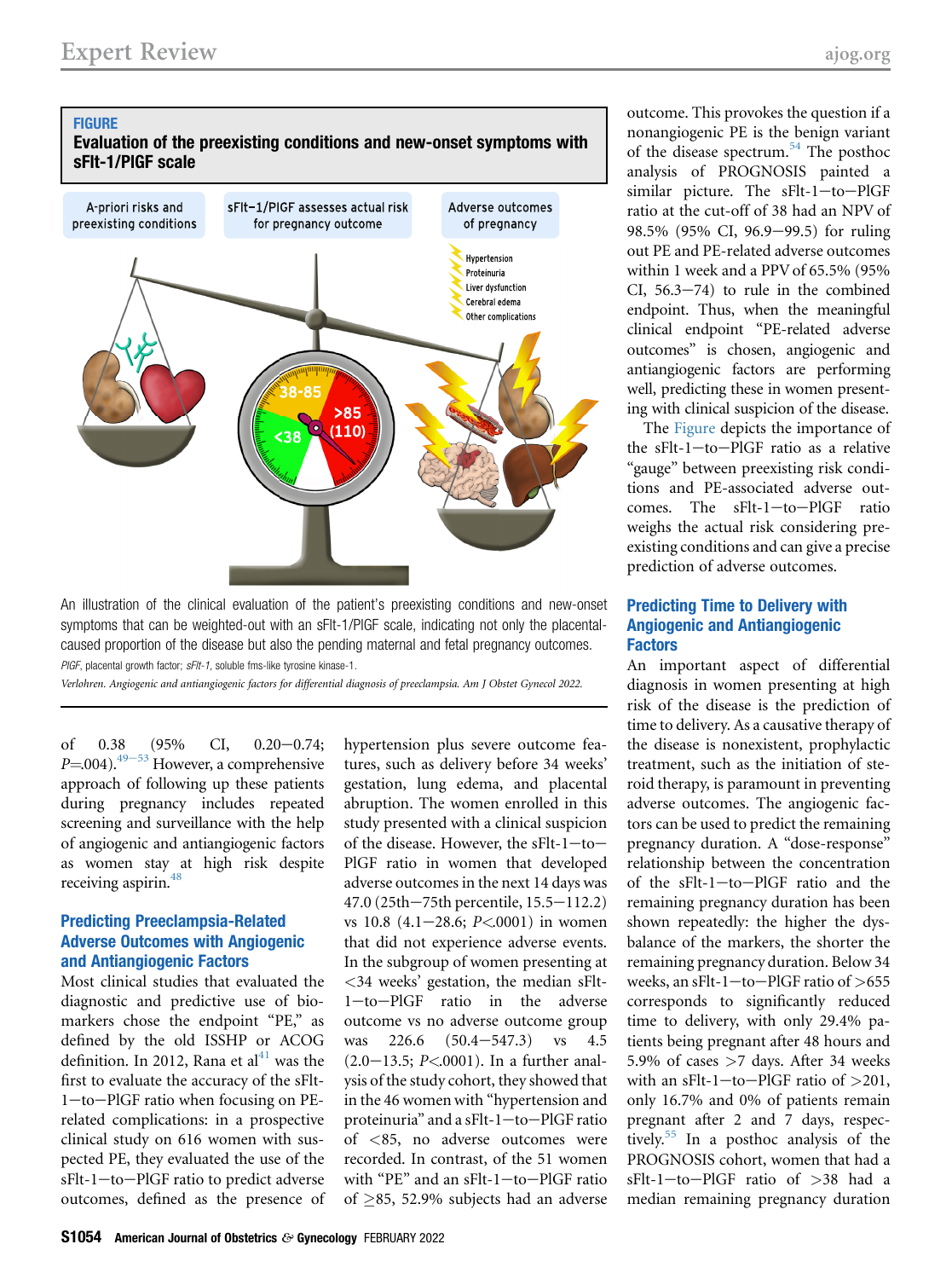of 17 days as compared with 51 days in women with a sFlt-1 $-to$ -PlGF ratio of 38, irrespective of the diagnosis of  $PE<sup>56</sup>$  $PE<sup>56</sup>$  $PE<sup>56</sup>$  Women with an sFlt-1-to-PlGF ratio of >38 have a significantly reduced remaining time to delivery compared with those with an  $sF$ lt-1-to-PlGF ratio of  $\leq$ 38, regardless of whether they developed PE or not (regression analysis factor,  $0.61$ ;  $95\%$  CI,  $0.57-0.65$ ).

Duhig et al $57$  evaluated the impact of the physician's knowledge of the angiogenic marker concentration on the outcome. In their large real-world study, they found that consideration of the patients PlGF concentration resulted in a shorter time not only to diagnosis of PE but also to a significantly lower number of adverse maternal outcomes. In their study, they relied on PlGF alone. However, Stepan et al $58$  indicated that the combined measurement of the  $sFlt-1$ to-PlGF ratio provides improved diagnostic accuracy over the determination of the PlGF serum concentration alone.

## Differential Diagnosis of Adverse Outcomes in Patients with Chronic Kidney Disease

As reviewed recently by Wiles et al,  $59$  patients with chronic kidney disease (CKD) have a 10-fold higher risk to develop PE, but the overlapping clinical presentation of both diseases with (preexisting) hypertension (mostly treated) and proteinuria (mostly in the nephrotic range) makes a causal differentiation of both underlying conditions difficult. Moreover, kidney-affecting diseases, such as systemic lupus erythematosus (SLE), thrombocytopenic purpura, or atypical hemolytic uremic syndrome, can first occur or aggravate in pregnancy, which makes the discrimination against placental-related complications as challenging as the prediction of the pregnancy outcome[.60](#page-10-6)[,61](#page-10-7) Biomarkers that have been investigated to distinguish between CKD and superimposed preeclampsia were linked to the renin-angiotensin system activation, the endothelial pathology, complement-activation dysfunction, and tubular injury. In a cohort of 60 patients with CKD (15 with superimposed PE and 45 without PE), the endothelial factors, hyaluronan and vascular cell adhesion

molecule, separated women with CKD and CKD with PE with an AUC of 0.80 and 0.86, respectively; complement factors (C3a, C59, C5b-9); kidney injury markers, such as kidney injury molecule (KIM-1); lipocalin-2; and endothelial intercellular adhesion molecule (ICAM) and E-selectin and P-selectin and renin and angiotensin showed no discriminatory power. $62$  With an overall PE-incidence of 20% and an SGA-incidence of 23% reported by Wiles et al<sup>63</sup> and an odds ratio (OR) of 2.38 (95% CI,  $1.64 - 3.44$ ) for SGA and an OR of 1.52 (95% CI,  $1.16-1.99$  for preterm delivery described by Kendrick et al,  $64$  additional diagnosis of PE and short-term pregnancy outcome were assessed.

As reviewed by Boulanger et al,  $65$  primarily, placental-caused deteriorations in hypertension and proteinuria have a less favorable outcome in pregnancy with an early indication to preterm delivery, whereas an underlying kidney disease might still allow prolongation of the pregnancy. In 2016, Bramham et  $al^{66}$  $al^{66}$  $al^{66}$ evaluated the discriminatory value of cardiovascular B-type natriuretic peptide, neutrophil gelatinase-associated lipocalin, placental relaxin, and PlGF for an indicated delivery within 14 days because of PE when CKD was preexisting. Only a decreased PlGF level with an AUC of 0.85 in the receiver operating characteristic (ROC) analysis was a discriminatory marker for the outcome.<sup>67</sup> This finding agrees with the results of the study by Rolfo et al, $68$  who aimed to distinguish patients with CKD ( $n=23$ ; mean of 29.8) weeks' gestation) from those with PE  $(n=34;$  mean of 30.6 weeks' gestation) with the sFlt-1-to-PlGF ratio. Patients with CKD vs those with PE had significantly lower sFlt-1-to-PlGF values  $(4.00$ [interquartile range (IQR),  $0.52-136.59$ ] vs  $435.79$  [IQR,  $260.90 - 1153.53$ ]; P<.001. In a follow-up study after 20 weeks' gestation with 67 patients, Rolfo et  $al<sup>69</sup>$  $al<sup>69</sup>$  $al<sup>69</sup>$  reevaluated these results and analyzed the added value of uterine Doppler measurements. An ROC analysis showed a sensitivity of 83% and a specificity of 91% when using an sFlt-1-to-PlGF ratio cutoff value of 32.8; the more frequent finding of normal uterine flow parameters in women with CKD was

unfortunately not calculated in a multimarker-model. The findings of Rolfo et  $al^{69}$  $al^{69}$  $al^{69}$  indicate that PE-related outcomes can be predicted with measurement of the  $sFlt-1$ -to-PlGF ratio and additional placental markers, such as the uterine artery flow might help in the distinction from otherwise caused diseases. Furthermore, PE-mimicking symptoms might also be uncovered if the  $sFlt-1$ -to-PlGF ratio is negative. Case reports, such as the one of Hirashima et al, $60$  who reported the clinical presentation of a patient with unsuspicious sFlt-1-to-PlGF ratio but deteriorating kidney parameters and hypertension in pregnancy, revealing the initial diagnosis of an SLE and successful immunosuppressive therapy encourage the use of the  $sFlt-1$ -to-PlGF ratio. The clinical availability of angiogenic and antiangiogenic factors is thus helpful in the differential and challenging diagnoses of patients with CKD in pregnancy.

## Differential Diagnosis of Adverse Outcomes in Patients with Pregnancy-Induced Hypertension and Chronic Hypertension

Another hallmark in the use of angiogenic and antiangiogenic factors is outcome prediction in patients with chronic hypertension. Affecting an increasing number of 0.5% to 1.5% of all pregnancies in the industrialized countries, these patients are at increased risk of superimposed PE. $^{62}$  $^{62}$  $^{62}$  A total of 26% of patients developed superimposed PE, 20% of patients experienced birth at <37 weeks' gestation, and 17% of patients had a delivery of an SGA infant, as shown in a large metaanalysis of 55 cohort studies.<sup>[70](#page-10-16)</sup> In a large cohort study of 109,932 patients, Panaitescu et  $al^{71}$  $al^{71}$  $al^{71}$ found similar numbers: a total of 23% of patients with chronic hypertension developed superimposed PE. The incidence of preterm PE was 8.5% and term PE 14.3%. They have nicely delineated after adjustment for confounding factors, chronic hypertension was associated with a 3.7-fold increase in the risk of iatrogenic preterm birth and a 1.8-fold increase in the risk of elective cesarean delivery as a consequence of iatrogenic intervention rather than a direct effect of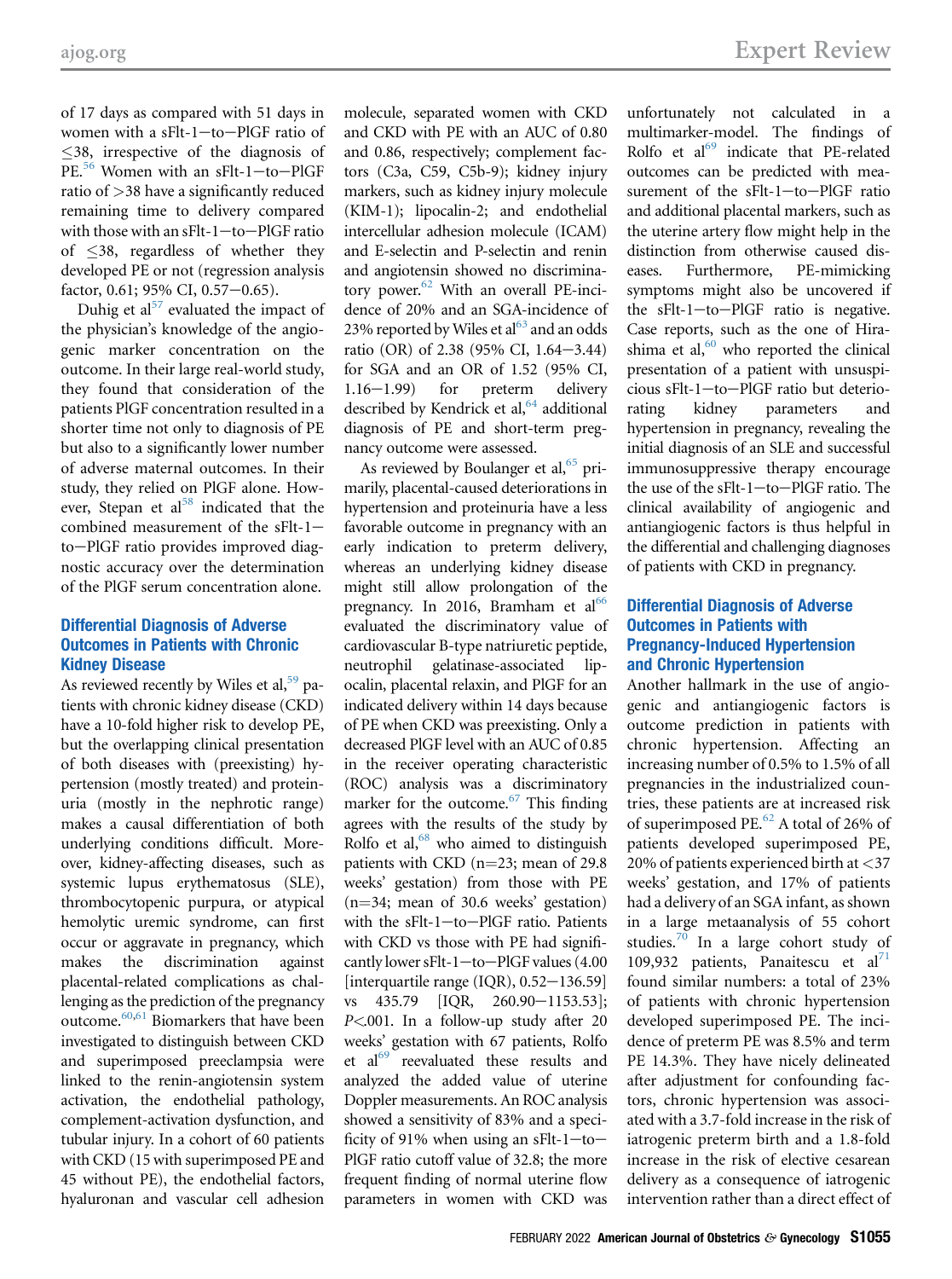the preexisting disease. In the competing risk model for PE screening, chronic hypertension is one of the strongest contributors to a priori risk.<sup>[72](#page-10-18)</sup> In a subanalysis of the ASPRE cohort, women with chronic hypertension did not benefit from an early aspirin intake as incidence of PE was not reduced in these women.

Based on these data, it is important to understand the role of chronic hypertension as a strong risk factor for adverse outcomes. The angiogenic and antiangiogenic factors help identify patients with chronic hypertension at risk of superimposed PE.<sup>[73](#page-10-19)</sup> Verlohren et al<sup>[55](#page-10-1)</sup> reported a significantly lower  $sFlt-1$ to-PlGF ratio in patients with chronic and gestational hypertension compared with those with PE (both  $P \le 01$ ), implying that gestational hypertension per se is not associated with an increased  $sFlt-1$ -to-PlGF ratio. The  $sFlt-1$ -to-PlGF ratio cutoff of 85 was not exceeded in patients with a pregnancy outcome of chronic hypertension or gestational hypertension. Therefore, also with this PEspecific risk condition, the testing of the angiogenic biomarkers helps to identify those who develop an early adverse fetomaternal outcome and those in whom the outcome is uneventful.

#### **Conclusion**

The aim of appropriate antenatal care is the early identification and, as a result, prevention of adverse maternal and fetal pregnancy outcomes. As highlighted above, all iterations of the definition of PE had the goal to best predict PErelated adverse outcomes. The clinical features used as proxies for PE changed with the availability of respective diagnostic tools. Although "hypertension and proteinuria" are of limited predictive accuracy for adverse outcome, they have been the best available diagnostic means for a long time. $5$  The advent of angiogenic and antiangiogenic markers is a paradigm shift in PE prediction. The placental biomarkers not only are "closer at the source" of the pathophysiological origin of the placental disorder PE but also have been proven to be a reliable tool in outcome prediction in numerous clinical studies over the past 17 years.

The recent change in the definition of PE of the ISSHP has unfortunately not embraced the clear evidence on the angiogenic biomarkers. Moreover, the 2018 revision did not result in an increased specificity but rather a decreased specificity, leading to further overdiagnosis and potentially more adverse outcomes because of iatrogenic intervention.<sup>[7](#page-8-6)</sup> In the same year, the German, Swiss, and Austrian Societies of Obstetrics and Gynecology updated their guidelines on the management of hypertensive disorders in pregnancy. The definition of PE has been revisited. PE is now defined as the presence of any (also preexisting) hypertension in pregnancy of 140/90 mm Hg accompanied by a new onset of organ manifestations that cannot be attributed to another cause. In concordance with the ISSHP definition, these organ manifestations comprise renal, hematologic, hepatic, neurologic, pulmonary, and placental changes. In addition, in case of an absence of other organ manifestations, a change in "PE-specific systems," such as angiogenic and antiangiogenic factors, can indicate PE. This is the first international guideline that has included the evidence on the pathophysiological role and diagnostic capability of angiogenic and antiangiogenic factors in the definition of the disease "PE." Now, prospective clinical studies have to show if this iteration leads to a more specific diagnosis of PE and most of all to a more accurate prediction of adverse outcomes. However, considering the published evidence reviewed here, the integration of angiogenic marker results into the list of "organ manifestations" of PE is the next logical step with the potential to enhance the differential diagnosis and adverse outcome prediction.<sup>[74](#page-10-20)</sup>

#### <span id="page-8-0"></span>REFERENCES

<span id="page-8-1"></span>2. [Brown MA, Magee LA, Kenny LC, et al. The](http://refhub.elsevier.com/S0002-9378(20)31169-8/sref2) [hypertensive disorders of pregnancy: ISSHP](http://refhub.elsevier.com/S0002-9378(20)31169-8/sref2) classifi[cation, diagnosis & management recom](http://refhub.elsevier.com/S0002-9378(20)31169-8/sref2)[mendations for international practice. Preg](http://refhub.elsevier.com/S0002-9378(20)31169-8/sref2)[nancy Hypertens 2018;13:291](http://refhub.elsevier.com/S0002-9378(20)31169-8/sref2)–310.

<span id="page-8-3"></span><span id="page-8-2"></span>3. [Chesley LC. Blood pressure, edema and](http://refhub.elsevier.com/S0002-9378(20)31169-8/sref3) [proteinuria in pregnancy. 1. Historical de](http://refhub.elsevier.com/S0002-9378(20)31169-8/sref3)[velopments. Prog Clin Biol Res 1976;7:19](http://refhub.elsevier.com/S0002-9378(20)31169-8/sref3)–66. 4. [National High Blood Pressure Education](http://refhub.elsevier.com/S0002-9378(20)31169-8/sref4) [Program. Report of the National High Blood](http://refhub.elsevier.com/S0002-9378(20)31169-8/sref4) [Pressure Education Program Working Group on](http://refhub.elsevier.com/S0002-9378(20)31169-8/sref4) [high blood pressure in pregnancy. Am](http://refhub.elsevier.com/S0002-9378(20)31169-8/sref4) J Obstet [Gynecol 2000;183:S1](http://refhub.elsevier.com/S0002-9378(20)31169-8/sref4)–22.

<span id="page-8-4"></span>**5.** The American College of Obstetricians and Gynecologists Committee on Practice Bulletins—Obstetrics. ACOG Practice Bulletin no. 33: diagnosis and management of preeclampsia and eclampsia: Obstetrics & Gynecology. 2002. Available at: [https://journals.lww.com/](https://journals.lww.com/greenjournal/Fulltext/2002/01000/ACOG_Practice_Bulletin_No__33__Diagnosis_and.28.aspx) [greenjournal/Fulltext/2002/01000/ACOG\\_](https://journals.lww.com/greenjournal/Fulltext/2002/01000/ACOG_Practice_Bulletin_No__33__Diagnosis_and.28.aspx) [Practice\\_Bulletin\\_No\\_\\_33\\_\\_Diagnosis\\_and.28.](https://journals.lww.com/greenjournal/Fulltext/2002/01000/ACOG_Practice_Bulletin_No__33__Diagnosis_and.28.aspx) [aspx.](https://journals.lww.com/greenjournal/Fulltext/2002/01000/ACOG_Practice_Bulletin_No__33__Diagnosis_and.28.aspx) Accessed July 9, 2020.

<span id="page-8-5"></span>6. [Zhang J, Klebanoff MA, Roberts JM. Pre](http://refhub.elsevier.com/S0002-9378(20)31169-8/sref6)[diction of adverse outcomes by common de](http://refhub.elsevier.com/S0002-9378(20)31169-8/sref6)fi[nitions of hypertension in pregnancy. Obstet](http://refhub.elsevier.com/S0002-9378(20)31169-8/sref6) [Gynecol 2001;97:261](http://refhub.elsevier.com/S0002-9378(20)31169-8/sref6)–7.

<span id="page-8-6"></span>7. [Khan N, Andrade W, De Castro HD, Wright A,](http://refhub.elsevier.com/S0002-9378(20)31169-8/sref7) [Wright D, Nicolaides KH. Impact of new de](http://refhub.elsevier.com/S0002-9378(20)31169-8/sref7)fini[tions of pre-eclampsia on incidence and per](http://refhub.elsevier.com/S0002-9378(20)31169-8/sref7)formance of fi[rst-trimester screening.](http://refhub.elsevier.com/S0002-9378(20)31169-8/sref7) [Ultrasound Obstet Gynecol 2020;55:50](http://refhub.elsevier.com/S0002-9378(20)31169-8/sref7)–7.

<span id="page-8-7"></span>8. [Homer CSE, Brown MA, Mangos G,](http://refhub.elsevier.com/S0002-9378(20)31169-8/sref8) [Davis GK. Non-proteinuric pre-eclampsia: a](http://refhub.elsevier.com/S0002-9378(20)31169-8/sref8) [novel risk indicator in women with gestational](http://refhub.elsevier.com/S0002-9378(20)31169-8/sref8) [hypertension. J Hypertens 2008;26:295](http://refhub.elsevier.com/S0002-9378(20)31169-8/sref8)–302.

<span id="page-8-8"></span>9. [Tochio A, Obata S, Saigusa Y, Shindo R,](http://refhub.elsevier.com/S0002-9378(20)31169-8/sref9) [Miyagi E, Aoki S. Does pre-eclampsia without](http://refhub.elsevier.com/S0002-9378(20)31169-8/sref9) [proteinuria lead to different pregnancy out](http://refhub.elsevier.com/S0002-9378(20)31169-8/sref9)[comes than pre-eclampsia with proteinuria?](http://refhub.elsevier.com/S0002-9378(20)31169-8/sref9) [J Obstet Gynaecol Res 2019;45:1576](http://refhub.elsevier.com/S0002-9378(20)31169-8/sref9)–83.

<span id="page-8-9"></span>10. [Kallela J, Jääskeläinen T, Kortelainen E,](http://refhub.elsevier.com/S0002-9378(20)31169-8/sref10) [et al. The diagnosis of pre-eclampsia using two](http://refhub.elsevier.com/S0002-9378(20)31169-8/sref10) revised classifi[cations in the Finnish Pre-](http://refhub.elsevier.com/S0002-9378(20)31169-8/sref10)[Eclampsia Consortium \(FINNPEC\) cohort.](http://refhub.elsevier.com/S0002-9378(20)31169-8/sref10) [BMC Pregnancy Childbirth 2016;16:221](http://refhub.elsevier.com/S0002-9378(20)31169-8/sref10).

<span id="page-8-11"></span><span id="page-8-10"></span>11. [Levine RJ, Maynard SE, Qian C, et al.](http://refhub.elsevier.com/S0002-9378(20)31169-8/sref11) [Circulating angiogenic factors and the risk of](http://refhub.elsevier.com/S0002-9378(20)31169-8/sref11) [preeclampsia. N Engl](http://refhub.elsevier.com/S0002-9378(20)31169-8/sref11) J Med 2004;350:672–83. 12. [Maynard SE, Min JY, Merchan J, et al.](http://refhub.elsevier.com/S0002-9378(20)31169-8/sref12) [Excess placental soluble fms-like tyrosine kinase](http://refhub.elsevier.com/S0002-9378(20)31169-8/sref12) [1 \(sFlt1\) may contribute to endothelial dysfunc](http://refhub.elsevier.com/S0002-9378(20)31169-8/sref12)[tion, hypertension, and proteinuria in pre](http://refhub.elsevier.com/S0002-9378(20)31169-8/sref12)[eclampsia. J Clin Invest 2003;111:649](http://refhub.elsevier.com/S0002-9378(20)31169-8/sref12)–58.

<span id="page-8-12"></span>13. [Karumanchi SA, Stillman IE. In vivo rat](http://refhub.elsevier.com/S0002-9378(20)31169-8/sref13) [model of preeclampsia. Methods Mol Med](http://refhub.elsevier.com/S0002-9378(20)31169-8/sref13) [2006;122:393](http://refhub.elsevier.com/S0002-9378(20)31169-8/sref13)–9.

<span id="page-8-13"></span>14. [Verlohren S, Stepan H, Dechend R. Angio](http://refhub.elsevier.com/S0002-9378(20)31169-8/sref14)[genic growth factors in the diagnosis and pre](http://refhub.elsevier.com/S0002-9378(20)31169-8/sref14)[diction of pre-eclampsia. Clin Sci \(Lond\)](http://refhub.elsevier.com/S0002-9378(20)31169-8/sref14) [2012;122:43](http://refhub.elsevier.com/S0002-9378(20)31169-8/sref14)–52.

<span id="page-8-14"></span>15. [Kusanovic JP, Romero R, Chaiworapongsa T,](http://refhub.elsevier.com/S0002-9378(20)31169-8/sref15) [et al. A prospective cohort study of the value of](http://refhub.elsevier.com/S0002-9378(20)31169-8/sref15) [maternal plasma concentrations of angiogenic and](http://refhub.elsevier.com/S0002-9378(20)31169-8/sref15) [anti-angiogenic factors in early pregnancy and](http://refhub.elsevier.com/S0002-9378(20)31169-8/sref15) [midtrimester in the identi](http://refhub.elsevier.com/S0002-9378(20)31169-8/sref15)fication of patients [destined to develop preeclampsia. J Matern Fetal](http://refhub.elsevier.com/S0002-9378(20)31169-8/sref15) [Neonatal Med 2009;22:1021](http://refhub.elsevier.com/S0002-9378(20)31169-8/sref15)–38.

16. [Romero R, Nien JK, Espinoza J, et al.](http://refhub.elsevier.com/S0002-9378(20)31169-8/sref16) [A longitudinal study of angiogenic \(placental](http://refhub.elsevier.com/S0002-9378(20)31169-8/sref16) [growth factor\) and anti-angiogenic \(soluble](http://refhub.elsevier.com/S0002-9378(20)31169-8/sref16) [endoglin and soluble vascular endothelial](http://refhub.elsevier.com/S0002-9378(20)31169-8/sref16) [growth factor receptor-1\) factors in normal](http://refhub.elsevier.com/S0002-9378(20)31169-8/sref16)

<sup>1.</sup> [London journal of medicine: a monthly record](http://refhub.elsevier.com/S0002-9378(20)31169-8/sref1) [of the medical sciences. London, England:](http://refhub.elsevier.com/S0002-9378(20)31169-8/sref1) [Taylor, Walton, & Maberly; 1984](http://refhub.elsevier.com/S0002-9378(20)31169-8/sref1).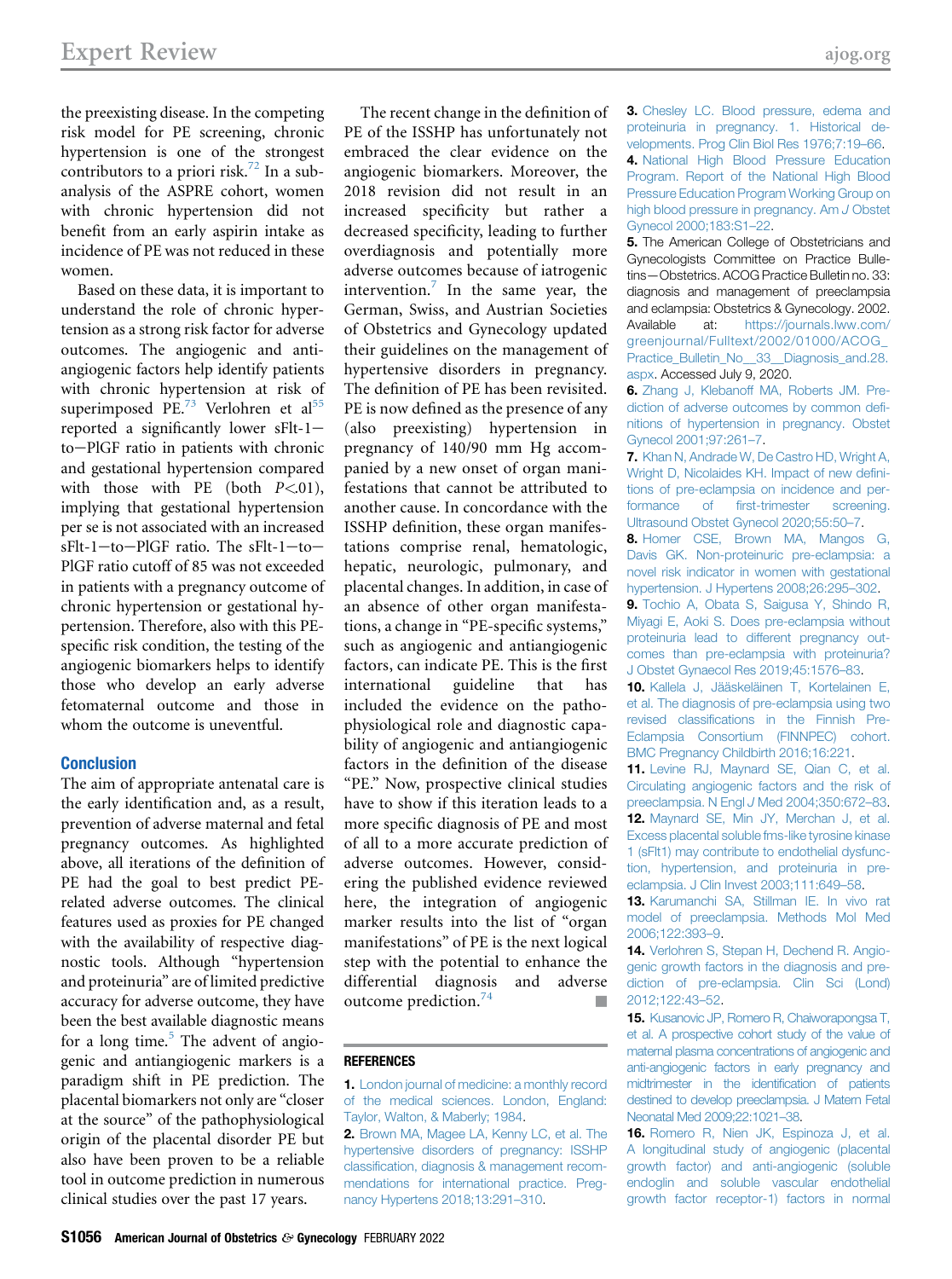<span id="page-9-15"></span>[pregnancy and patients destined to develop](http://refhub.elsevier.com/S0002-9378(20)31169-8/sref16) [preeclampsia and deliver a small for gestational](http://refhub.elsevier.com/S0002-9378(20)31169-8/sref16) [age neonate. J Matern Fetal Neonatal Med](http://refhub.elsevier.com/S0002-9378(20)31169-8/sref16) [2008;21:9](http://refhub.elsevier.com/S0002-9378(20)31169-8/sref16)–23.

17. [Espinoza J, Romero R, Nien JK, et al.](http://refhub.elsevier.com/S0002-9378(20)31169-8/sref17) Identifi[cation of patients at risk for early onset](http://refhub.elsevier.com/S0002-9378(20)31169-8/sref17) [and/or severe preeclampsia with the use of](http://refhub.elsevier.com/S0002-9378(20)31169-8/sref17) [uterine artery Doppler velocimetry and placental](http://refhub.elsevier.com/S0002-9378(20)31169-8/sref17) growth factor. Am J [Obstet Gynecol 2007;196:](http://refhub.elsevier.com/S0002-9378(20)31169-8/sref17) [326.e1](http://refhub.elsevier.com/S0002-9378(20)31169-8/sref17)–13.

18. [Chaiworapongsa T, Romero R,](http://refhub.elsevier.com/S0002-9378(20)31169-8/sref18) [Savasan ZA, et al. Maternal plasma concentra](http://refhub.elsevier.com/S0002-9378(20)31169-8/sref18)[tions of angiogenic/anti-angiogenic factors are](http://refhub.elsevier.com/S0002-9378(20)31169-8/sref18) [of prognostic value in patients presenting to the](http://refhub.elsevier.com/S0002-9378(20)31169-8/sref18) [obstetrical triage area with the suspicion of](http://refhub.elsevier.com/S0002-9378(20)31169-8/sref18) [preeclampsia. J Matern Fetal Neonatal Med](http://refhub.elsevier.com/S0002-9378(20)31169-8/sref18) [2011;24:1187](http://refhub.elsevier.com/S0002-9378(20)31169-8/sref18)–207.

<span id="page-9-27"></span>19. [Levine RJ, Qian C, Maynard SE, Yu KF,](http://refhub.elsevier.com/S0002-9378(20)31169-8/sref19) [Epstein FH, Karumanchi SA. Serum sFlt1 con](http://refhub.elsevier.com/S0002-9378(20)31169-8/sref19)[centration during preeclampsia and mid](http://refhub.elsevier.com/S0002-9378(20)31169-8/sref19) [trimester blood pressure in healthy nulliparous](http://refhub.elsevier.com/S0002-9378(20)31169-8/sref19) women. Am J [Obstet Gynecol 2006;194:](http://refhub.elsevier.com/S0002-9378(20)31169-8/sref19) [1034](http://refhub.elsevier.com/S0002-9378(20)31169-8/sref19)–41.

20. [Levine RJ, Lam C, Qian C, et al. Soluble](http://refhub.elsevier.com/S0002-9378(20)31169-8/sref20) [endoglin and other circulating antiangiogenic](http://refhub.elsevier.com/S0002-9378(20)31169-8/sref20) [factors in preeclampsia. N Engl](http://refhub.elsevier.com/S0002-9378(20)31169-8/sref20) J Med [2006;355:992](http://refhub.elsevier.com/S0002-9378(20)31169-8/sref20)–1005.

<span id="page-9-0"></span>21. [Verlohren S, Galindo A, Schlembach D, et al.](http://refhub.elsevier.com/S0002-9378(20)31169-8/sref21) [An automated method for the determination of](http://refhub.elsevier.com/S0002-9378(20)31169-8/sref21) [the sFlt-1/PIGF ratio in the assessment of pre](http://refhub.elsevier.com/S0002-9378(20)31169-8/sref21)[eclampsia. Am J Obstet Gynecol 2010;202:161.](http://refhub.elsevier.com/S0002-9378(20)31169-8/sref21) e1–[11](http://refhub.elsevier.com/S0002-9378(20)31169-8/sref21).

<span id="page-9-2"></span>22. [Verlohren S, Herraiz I, Lapaire O, et al. New](http://refhub.elsevier.com/S0002-9378(20)31169-8/sref22) [gestational phase-speci](http://refhub.elsevier.com/S0002-9378(20)31169-8/sref22)fic cutoff values for the [use of the soluble fms-like tyrosine kinase-1/](http://refhub.elsevier.com/S0002-9378(20)31169-8/sref22) [placental growth factor ratio as a diagnostic](http://refhub.elsevier.com/S0002-9378(20)31169-8/sref22) [test for preeclampsia. Hypertension 2014;63:](http://refhub.elsevier.com/S0002-9378(20)31169-8/sref22) [346](http://refhub.elsevier.com/S0002-9378(20)31169-8/sref22)–52.

23. [Ohkuchi A, Hirashima C, Suzuki H, et al.](http://refhub.elsevier.com/S0002-9378(20)31169-8/sref23) [Evaluation of a new and automated electro](http://refhub.elsevier.com/S0002-9378(20)31169-8/sref23)[chemiluminescence immunoassay for plasma](http://refhub.elsevier.com/S0002-9378(20)31169-8/sref23) sFlt-1 and PIGF levels in women with pre[eclampsia. Hypertens Res 2010;33:422](http://refhub.elsevier.com/S0002-9378(20)31169-8/sref23)–7.

24. [Hirashima C, Ohkuchi A, Arai F, et al.](http://refhub.elsevier.com/S0002-9378(20)31169-8/sref24) [Establishing reference values for both total sol](http://refhub.elsevier.com/S0002-9378(20)31169-8/sref24)[uble fms-like tyrosine kinase 1 and free placental](http://refhub.elsevier.com/S0002-9378(20)31169-8/sref24) [growth factor in pregnant women. Hypertens](http://refhub.elsevier.com/S0002-9378(20)31169-8/sref24) [Res 2005;28:727](http://refhub.elsevier.com/S0002-9378(20)31169-8/sref24)–32.

25. [Villa PM, Hämäläinen E, Mäki A, et al.](http://refhub.elsevier.com/S0002-9378(20)31169-8/sref25) [Vasoactive agents for the prediction of early](http://refhub.elsevier.com/S0002-9378(20)31169-8/sref25)[and late-onset preeclampsia in a high-risk](http://refhub.elsevier.com/S0002-9378(20)31169-8/sref25) [cohort. BMC Pregnancy Childbirth 2013;13:](http://refhub.elsevier.com/S0002-9378(20)31169-8/sref25) [110.](http://refhub.elsevier.com/S0002-9378(20)31169-8/sref25)

<span id="page-9-1"></span>26. [Dröge LA, Höller A, Ehrlich L, Verlohren S,](http://refhub.elsevier.com/S0002-9378(20)31169-8/sref26) [Henrich W, Perschel FH. Diagnosis of pre](http://refhub.elsevier.com/S0002-9378(20)31169-8/sref26)[eclampsia and fetal growth restriction with the](http://refhub.elsevier.com/S0002-9378(20)31169-8/sref26) [sFlt-1/PlGF ratio: diagnostic accuracy of the](http://refhub.elsevier.com/S0002-9378(20)31169-8/sref26) [automated](http://refhub.elsevier.com/S0002-9378(20)31169-8/sref26) [immunoassay](http://refhub.elsevier.com/S0002-9378(20)31169-8/sref26) [Kryptor](http://refhub.elsevier.com/S0002-9378(20)31169-8/sref26)®[. Pregnancy](http://refhub.elsevier.com/S0002-9378(20)31169-8/sref26) [Hypertens 2017;8:31](http://refhub.elsevier.com/S0002-9378(20)31169-8/sref26)–6.

27. [Stepan H, Hund M, Dilba P, Sillman J,](http://refhub.elsevier.com/S0002-9378(20)31169-8/sref27) [Schlembach](http://refhub.elsevier.com/S0002-9378(20)31169-8/sref27) [D.](http://refhub.elsevier.com/S0002-9378(20)31169-8/sref27) [Elecsys](http://refhub.elsevier.com/S0002-9378(20)31169-8/sref27)<sup>®</sup> [and Kryptor immuno](http://refhub.elsevier.com/S0002-9378(20)31169-8/sref27)[assays for the measurement of sFlt-1 and PlGF](http://refhub.elsevier.com/S0002-9378(20)31169-8/sref27) [to aid preeclampsia diagnosis: are they com](http://refhub.elsevier.com/S0002-9378(20)31169-8/sref27)[parable? Clin Chem Lab Med 2019;57:](http://refhub.elsevier.com/S0002-9378(20)31169-8/sref27) [1339](http://refhub.elsevier.com/S0002-9378(20)31169-8/sref27)–48.

28. [McCarthy FP, Gill C, Seed PT, Bramham K,](http://refhub.elsevier.com/S0002-9378(20)31169-8/sref28) [Chappell LC, Shennan AH. Comparison of three](http://refhub.elsevier.com/S0002-9378(20)31169-8/sref28) <span id="page-9-24"></span><span id="page-9-23"></span>[commercially available placental growth factor](http://refhub.elsevier.com/S0002-9378(20)31169-8/sref28)[based tests in women with suspected preterm](http://refhub.elsevier.com/S0002-9378(20)31169-8/sref28) [pre-eclampsia: the COMPARE study. Ultra](http://refhub.elsevier.com/S0002-9378(20)31169-8/sref28)[sound Obstet Gynecol 2019;53:62](http://refhub.elsevier.com/S0002-9378(20)31169-8/sref28)–7.

29. Schiettecatte J. Russcher H. Anckaert E. [et al. Multicenter evaluation of the](http://refhub.elsevier.com/S0002-9378(20)31169-8/sref29) first auto[mated Elecsys sFlt-1 and PlGF assays in normal](http://refhub.elsevier.com/S0002-9378(20)31169-8/sref29) [pregnancies and preeclampsia. Clin Biochem](http://refhub.elsevier.com/S0002-9378(20)31169-8/sref29) [2010;43:768](http://refhub.elsevier.com/S0002-9378(20)31169-8/sref29)–70.

<span id="page-9-3"></span>30. [Zeisler H, Llurba E, Chantraine F, et al.](http://refhub.elsevier.com/S0002-9378(20)31169-8/sref30) [Predictive value of the sFlt-1:PlGF ratio in](http://refhub.elsevier.com/S0002-9378(20)31169-8/sref30) [women with suspected preeclampsia. N Engl J](http://refhub.elsevier.com/S0002-9378(20)31169-8/sref30) [Med 2016;374:13](http://refhub.elsevier.com/S0002-9378(20)31169-8/sref30)–22.

<span id="page-9-26"></span><span id="page-9-25"></span><span id="page-9-20"></span><span id="page-9-4"></span>31. [Zeisler H, Llurba E, Chantraine FJ, et al.](http://refhub.elsevier.com/S0002-9378(20)31169-8/sref31) [Soluble fms-like tyrosine kinase-1 to placental](http://refhub.elsevier.com/S0002-9378(20)31169-8/sref31) [growth factor ratio: ruling out pre-eclampsia for](http://refhub.elsevier.com/S0002-9378(20)31169-8/sref31) [up to 4 weeks and value of retesting. Ultrasound](http://refhub.elsevier.com/S0002-9378(20)31169-8/sref31) [Obstet Gynecol 2019;53:367](http://refhub.elsevier.com/S0002-9378(20)31169-8/sref31)–75.

<span id="page-9-5"></span>32. [Sovio U, Gaccioli F, Cook E, Hund M,](http://refhub.elsevier.com/S0002-9378(20)31169-8/sref32) [Charnock-Jones DS, Smith GCS. Prediction of](http://refhub.elsevier.com/S0002-9378(20)31169-8/sref32) [preeclampsia using the soluble fms-like tyrosine](http://refhub.elsevier.com/S0002-9378(20)31169-8/sref32) [kinase 1 to placental growth factor ratio: a pro](http://refhub.elsevier.com/S0002-9378(20)31169-8/sref32)[spective cohort study of unselected nulliparous](http://refhub.elsevier.com/S0002-9378(20)31169-8/sref32) [women. Hypertension 2017;69:731](http://refhub.elsevier.com/S0002-9378(20)31169-8/sref32)–8.

<span id="page-9-6"></span>33. [Dröge L, Herraìz I, Zeisler H, et al. Maternal](http://refhub.elsevier.com/S0002-9378(20)31169-8/sref33) [serum sFlt-1/PlGF ratio in twin pregnancies with](http://refhub.elsevier.com/S0002-9378(20)31169-8/sref33) [and without pre-eclampsia in comparison with](http://refhub.elsevier.com/S0002-9378(20)31169-8/sref33) [singleton pregnancies. Ultrasound Obstet](http://refhub.elsevier.com/S0002-9378(20)31169-8/sref33) [Gynecol 2015;45:286](http://refhub.elsevier.com/S0002-9378(20)31169-8/sref33)–93.

<span id="page-9-7"></span>34. [Binder J, Palmrich P, Pateisky P, et al. The](http://refhub.elsevier.com/S0002-9378(20)31169-8/sref34) [prognostic value of angiogenic markers in twin](http://refhub.elsevier.com/S0002-9378(20)31169-8/sref34) [pregnancies to predict delivery due to maternal](http://refhub.elsevier.com/S0002-9378(20)31169-8/sref34) [complications of preeclampsia. Hypertension](http://refhub.elsevier.com/S0002-9378(20)31169-8/sref34) [2020;76:176](http://refhub.elsevier.com/S0002-9378(20)31169-8/sref34)–83.

<span id="page-9-8"></span>35. [Bian X, Biswas A, Huang X, et al. Short-term](http://refhub.elsevier.com/S0002-9378(20)31169-8/sref35) [prediction of adverse outcomes using the sFlt-1](http://refhub.elsevier.com/S0002-9378(20)31169-8/sref35) [\(soluble fms-like tyrosine kinase 1\)/PlGF](http://refhub.elsevier.com/S0002-9378(20)31169-8/sref35) [\(placental growth factor\) ratio in Asian women](http://refhub.elsevier.com/S0002-9378(20)31169-8/sref35) [with suspected preeclampsia. Hypertension](http://refhub.elsevier.com/S0002-9378(20)31169-8/sref35) [2019;74:164](http://refhub.elsevier.com/S0002-9378(20)31169-8/sref35)–72.

36. [Dragan I, Wright D, Fiolna M, Leipold G,](http://refhub.elsevier.com/S0002-9378(20)31169-8/sref36) [Nicolaides KH. Development of pre-eclampsia](http://refhub.elsevier.com/S0002-9378(20)31169-8/sref36) within 4 weeks of  $sF1-1/PIGF$  ratio  $> 38$ : [comparison of performance at 31-34 vs 35-37](http://refhub.elsevier.com/S0002-9378(20)31169-8/sref36) weeks' [gestation. Ultrasound Obstet Gynecol](http://refhub.elsevier.com/S0002-9378(20)31169-8/sref36) [2017;49:209](http://refhub.elsevier.com/S0002-9378(20)31169-8/sref36)–12.

37. Cerdeira AS, O'[Sullivan J, Ohuma EO, et al.](http://refhub.elsevier.com/S0002-9378(20)31169-8/sref37) [Randomized interventional study on prediction](http://refhub.elsevier.com/S0002-9378(20)31169-8/sref37) [of preeclampsia/eclampsia in women with sus](http://refhub.elsevier.com/S0002-9378(20)31169-8/sref37)[pected preeclampsia: INSPIRE. Hypertension](http://refhub.elsevier.com/S0002-9378(20)31169-8/sref37) [2019;74:983](http://refhub.elsevier.com/S0002-9378(20)31169-8/sref37)–90.

38. [Huhn EA, Kreienbühl A, Hoffmann I, et al.](http://refhub.elsevier.com/S0002-9378(20)31169-8/sref38) [Diagnostic accuracy of different soluble fms-like](http://refhub.elsevier.com/S0002-9378(20)31169-8/sref38) [tyrosine kinase 1 and placental growth factor](http://refhub.elsevier.com/S0002-9378(20)31169-8/sref38) [cut-off values in the assessment of preterm and](http://refhub.elsevier.com/S0002-9378(20)31169-8/sref38) [term preeclampsia: a gestational age matched](http://refhub.elsevier.com/S0002-9378(20)31169-8/sref38) [case-control study. Front Med \(Lausanne\)](http://refhub.elsevier.com/S0002-9378(20)31169-8/sref38) [2018;5:325.](http://refhub.elsevier.com/S0002-9378(20)31169-8/sref38)

39. [Salahuddin S, Wenger JB, Zhang D,](http://refhub.elsevier.com/S0002-9378(20)31169-8/sref39) [Thadhani R, Karumanchi SA, Rana S. KRYP-](http://refhub.elsevier.com/S0002-9378(20)31169-8/sref39)[TOR-automated angiogenic factor assays and](http://refhub.elsevier.com/S0002-9378(20)31169-8/sref39) [risk of preeclampsia-related adverse outcomes.](http://refhub.elsevier.com/S0002-9378(20)31169-8/sref39) [Hypertens Pregnancy 2016;35:330](http://refhub.elsevier.com/S0002-9378(20)31169-8/sref39)–45.

40. [Rana S, Powe CE, Salahuddin S, et al.](http://refhub.elsevier.com/S0002-9378(20)31169-8/sref40) [Angiogenic factors and the risk of adverse out](http://refhub.elsevier.com/S0002-9378(20)31169-8/sref40)[comes in women with suspected preeclampsia.](http://refhub.elsevier.com/S0002-9378(20)31169-8/sref40) [Circulation 2012;125:911](http://refhub.elsevier.com/S0002-9378(20)31169-8/sref40)–9.

<span id="page-9-22"></span><span id="page-9-21"></span><span id="page-9-9"></span>41. [Perry H, Binder J, Kalafat E, Jones S,](http://refhub.elsevier.com/S0002-9378(20)31169-8/sref41) [Thilaganathan B, Khalil A. Angiogenic marker](http://refhub.elsevier.com/S0002-9378(20)31169-8/sref41) [prognostic models in pregnant women with hy](http://refhub.elsevier.com/S0002-9378(20)31169-8/sref41)[pertension. Hypertension 2020;75:755](http://refhub.elsevier.com/S0002-9378(20)31169-8/sref41)–61.

<span id="page-9-10"></span>42. [Saleh L, Vergouwe Y, van den](http://refhub.elsevier.com/S0002-9378(20)31169-8/sref42) [Meiracker AH, et al. Angiogenic markers predict](http://refhub.elsevier.com/S0002-9378(20)31169-8/sref42) [pregnancy complications and prolongation in](http://refhub.elsevier.com/S0002-9378(20)31169-8/sref42) [preeclampsia: continuous versus cutoff values.](http://refhub.elsevier.com/S0002-9378(20)31169-8/sref42) [Hypertension 2017;70:1025](http://refhub.elsevier.com/S0002-9378(20)31169-8/sref42)–33.

<span id="page-9-11"></span>43. [Ciobanou A, Jabak S, De Castro H,](http://refhub.elsevier.com/S0002-9378(20)31169-8/sref43) [Frei L, Akolekar R, Nicolaides KH. Biomarkers](http://refhub.elsevier.com/S0002-9378(20)31169-8/sref43) [of impaired placentation at 35-37 weeks](http://refhub.elsevier.com/S0002-9378(20)31169-8/sref43)' [gestation in the prediction of adverse perinatal](http://refhub.elsevier.com/S0002-9378(20)31169-8/sref43) [outcome. Ultrasound Obstet Gynecol](http://refhub.elsevier.com/S0002-9378(20)31169-8/sref43) [2019;54:79](http://refhub.elsevier.com/S0002-9378(20)31169-8/sref43)–86.

<span id="page-9-19"></span><span id="page-9-18"></span><span id="page-9-17"></span><span id="page-9-16"></span><span id="page-9-12"></span>44. [Ciobanu A, Wright A, Panaitescu A,](http://refhub.elsevier.com/S0002-9378(20)31169-8/sref44) [Syngelaki A, Wright D, Nicolaides KH. Prediction](http://refhub.elsevier.com/S0002-9378(20)31169-8/sref44) [of imminent preeclampsia at 35-37 weeks](http://refhub.elsevier.com/S0002-9378(20)31169-8/sref44) gestation. Am J [Obstet Gynecol 2019;220:584.](http://refhub.elsevier.com/S0002-9378(20)31169-8/sref44) e1–[11.](http://refhub.elsevier.com/S0002-9378(20)31169-8/sref44)

<span id="page-9-13"></span>45. [Vatish M, Strunz-McKendry T, Hund M,](http://refhub.elsevier.com/S0002-9378(20)31169-8/sref45) [Allegranza D, Wolf C, Smare C. sFlt-1/PlGF ratio](http://refhub.elsevier.com/S0002-9378(20)31169-8/sref45) [test for pre-eclampsia: an economic assess](http://refhub.elsevier.com/S0002-9378(20)31169-8/sref45)[ment for the UK. Ultrasound Obstet Gynecol](http://refhub.elsevier.com/S0002-9378(20)31169-8/sref45) [2016;48:765](http://refhub.elsevier.com/S0002-9378(20)31169-8/sref45)–71.

46. [Stepan H, Kuse-Föhl S, Klockenbusch W,](http://refhub.elsevier.com/S0002-9378(20)31169-8/sref46) [et al. Diagnosis and treatment of hypertensive](http://refhub.elsevier.com/S0002-9378(20)31169-8/sref46) [pregnancy disorders. Guideline of DGGG \(S1](http://refhub.elsevier.com/S0002-9378(20)31169-8/sref46) [level, AWMF Registry No. 015/018, December](http://refhub.elsevier.com/S0002-9378(20)31169-8/sref46) [2013\). Geburtshilfe Frauenheilkd 2015;75:](http://refhub.elsevier.com/S0002-9378(20)31169-8/sref46) [900](http://refhub.elsevier.com/S0002-9378(20)31169-8/sref46)–14.

47. [Schlembach D, Hund M, Schroer A,](http://refhub.elsevier.com/S0002-9378(20)31169-8/sref47) [Wolf C. Economic assessment of the use of](http://refhub.elsevier.com/S0002-9378(20)31169-8/sref47) [the sFlt-1/PlGF ratio test to predict pre](http://refhub.elsevier.com/S0002-9378(20)31169-8/sref47)[eclampsia in Germany. BMC Health Serv Res](http://refhub.elsevier.com/S0002-9378(20)31169-8/sref47) [2018;18:603](http://refhub.elsevier.com/S0002-9378(20)31169-8/sref47).

<span id="page-9-14"></span>48. [Poon LC, Galindo A, Surbek D, et al. From](http://refhub.elsevier.com/S0002-9378(20)31169-8/sref48) fi[rst-trimester screening to risk strati](http://refhub.elsevier.com/S0002-9378(20)31169-8/sref48)fication of [evolving pre-eclampsia in second and third](http://refhub.elsevier.com/S0002-9378(20)31169-8/sref48) [trimesters of pregnancy: comprehensive](http://refhub.elsevier.com/S0002-9378(20)31169-8/sref48) [approach. Ultrasound Obstet Gynecol 2020;55:](http://refhub.elsevier.com/S0002-9378(20)31169-8/sref48) 5–[12.](http://refhub.elsevier.com/S0002-9378(20)31169-8/sref48)

<span id="page-9-28"></span>49. [Rolnik DL, Wright D, Poon LC, et al. Aspirin](http://refhub.elsevier.com/S0002-9378(20)31169-8/sref49) [versus placebo in pregnancies at high risk for](http://refhub.elsevier.com/S0002-9378(20)31169-8/sref49) [preterm preeclampsia. N Engl J Med 2017;377:](http://refhub.elsevier.com/S0002-9378(20)31169-8/sref49) [613](http://refhub.elsevier.com/S0002-9378(20)31169-8/sref49)–22.

50. [Poon LC, Wright D, Rolnik DL, et al. Aspirin](http://refhub.elsevier.com/S0002-9378(20)31169-8/sref50) [for evidence-based preeclampsia prevention](http://refhub.elsevier.com/S0002-9378(20)31169-8/sref50) [trial: effect of aspirin in prevention of preterm](http://refhub.elsevier.com/S0002-9378(20)31169-8/sref50) [preeclampsia in subgroups of women according](http://refhub.elsevier.com/S0002-9378(20)31169-8/sref50) [to their characteristics and medical and obstet](http://refhub.elsevier.com/S0002-9378(20)31169-8/sref50)rical history. Am J [Obstet Gynecol 2017;217:](http://refhub.elsevier.com/S0002-9378(20)31169-8/sref50) [585.e1](http://refhub.elsevier.com/S0002-9378(20)31169-8/sref50)–5.

51. [Wright D, Poon LC, Rolnik DL, et al.](http://refhub.elsevier.com/S0002-9378(20)31169-8/sref51) [Aspirin for evidence-based preeclampsia](http://refhub.elsevier.com/S0002-9378(20)31169-8/sref51) prevention trial: infl[uence of compliance on](http://refhub.elsevier.com/S0002-9378(20)31169-8/sref51) benefi[cial effect of aspirin in prevention of](http://refhub.elsevier.com/S0002-9378(20)31169-8/sref51) [preterm preeclampsia. Am](http://refhub.elsevier.com/S0002-9378(20)31169-8/sref51) J Obstet Gynecol [2017;217:685.e1](http://refhub.elsevier.com/S0002-9378(20)31169-8/sref51)–5.

52. [Wright D, Rolnik DL, Syngelaki A, et al.](http://refhub.elsevier.com/S0002-9378(20)31169-8/sref52) [Aspirin for evidence-based preeclampsia pre](http://refhub.elsevier.com/S0002-9378(20)31169-8/sref52)[vention trial: effect of aspirin on length of stay in](http://refhub.elsevier.com/S0002-9378(20)31169-8/sref52) [the neonatal intensive care unit. Am](http://refhub.elsevier.com/S0002-9378(20)31169-8/sref52) J Obstet [Gynecol 2018;218:612.e1](http://refhub.elsevier.com/S0002-9378(20)31169-8/sref52)–6.

53. [Akolekar R, Syngelaki A, Poon L, Wright D,](http://refhub.elsevier.com/S0002-9378(20)31169-8/sref53) [Nicolaides KH. Competing risks model in early](http://refhub.elsevier.com/S0002-9378(20)31169-8/sref53) [screening for preeclampsia by biophysical and](http://refhub.elsevier.com/S0002-9378(20)31169-8/sref53)